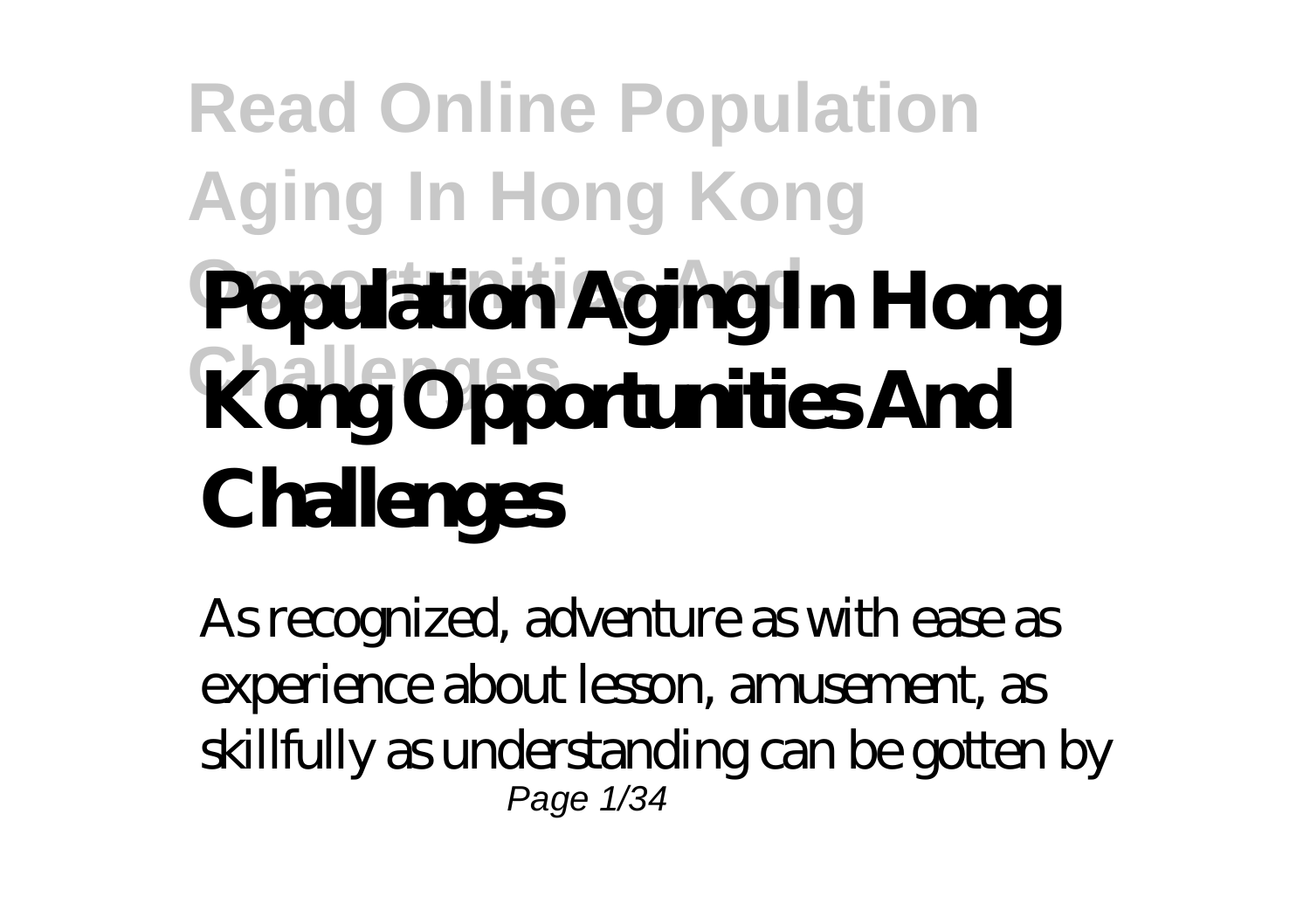**Read Online Population Aging In Hong Kong Opportunities And** just checking out a book **population aging Challenges in hong kong opportunities and challenges** after that it is not directly done, you could agree to even more on this life, on the world.

We present you this proper as capably as easy pretentiousness to get those all. We Page 2/34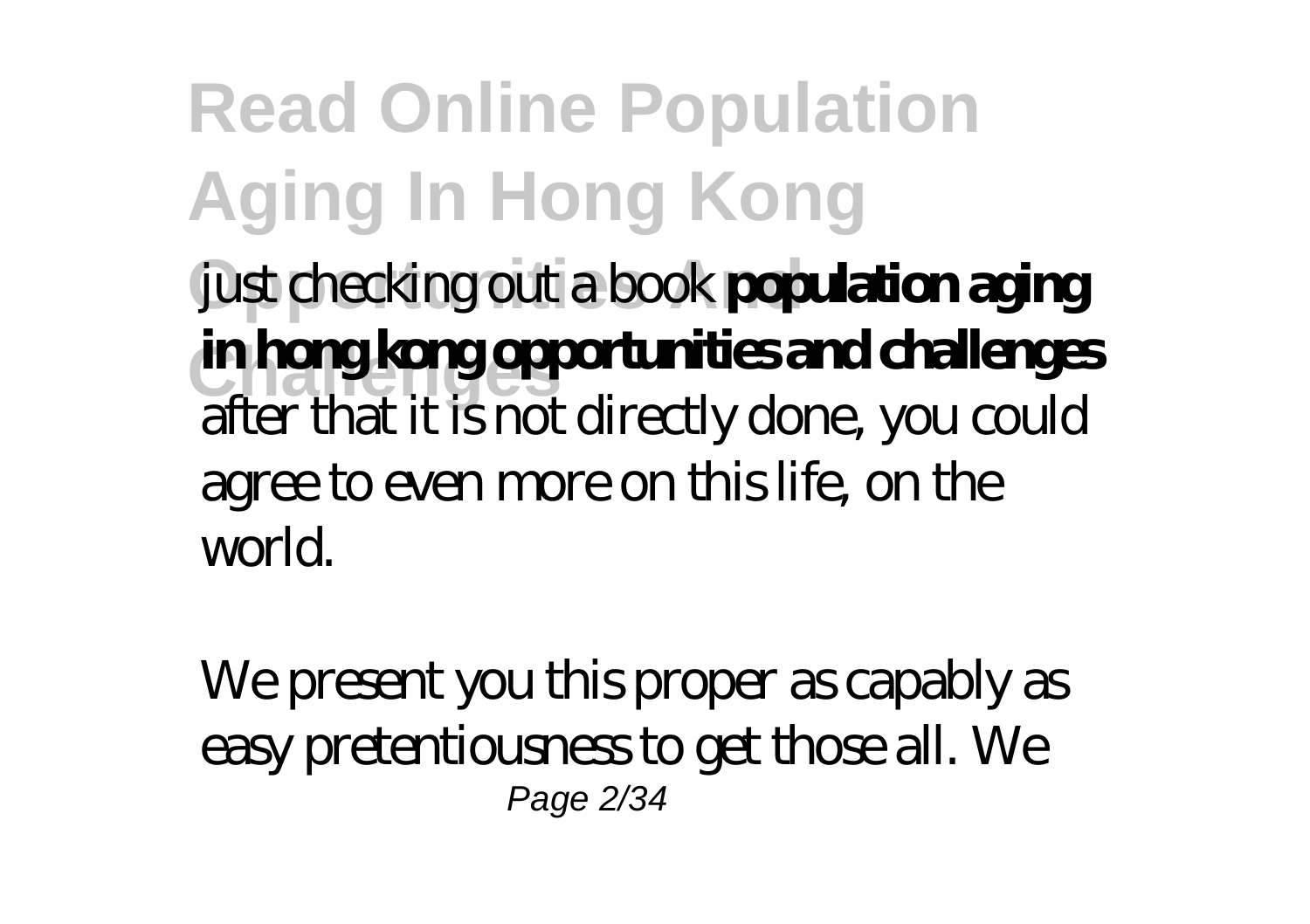**Read Online Population Aging In Hong Kong** offer population aging in hong kong **Challenges** opportunities and challenges and numerous book collections from fictions to scientific research in any way. along with them is this population aging in hong kong opportunities and challenges that can be your partner.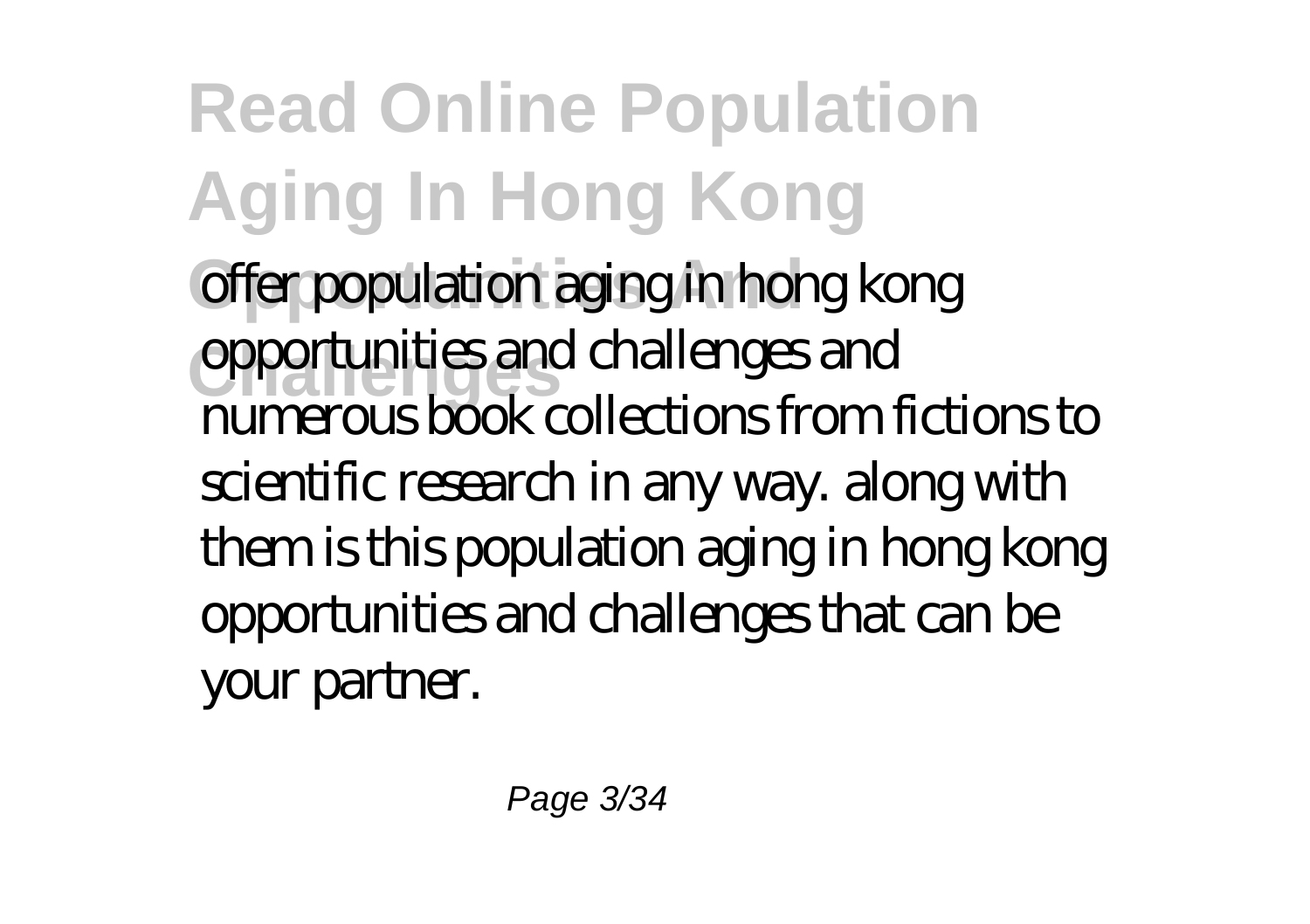**Read Online Population Aging In Hong Kong Hong Kong Connection:** Ageing In Place **Challenges** *Hong Kong's Ageing Population (The trend) Will China's 500 million elderly cripple the country? 2020 VISION: Ageing Population Ageing Population Hong Kong's Aging Population and its impact on the economy | Indus Special | Indus News Aging woes* Hong Kong Page 4/34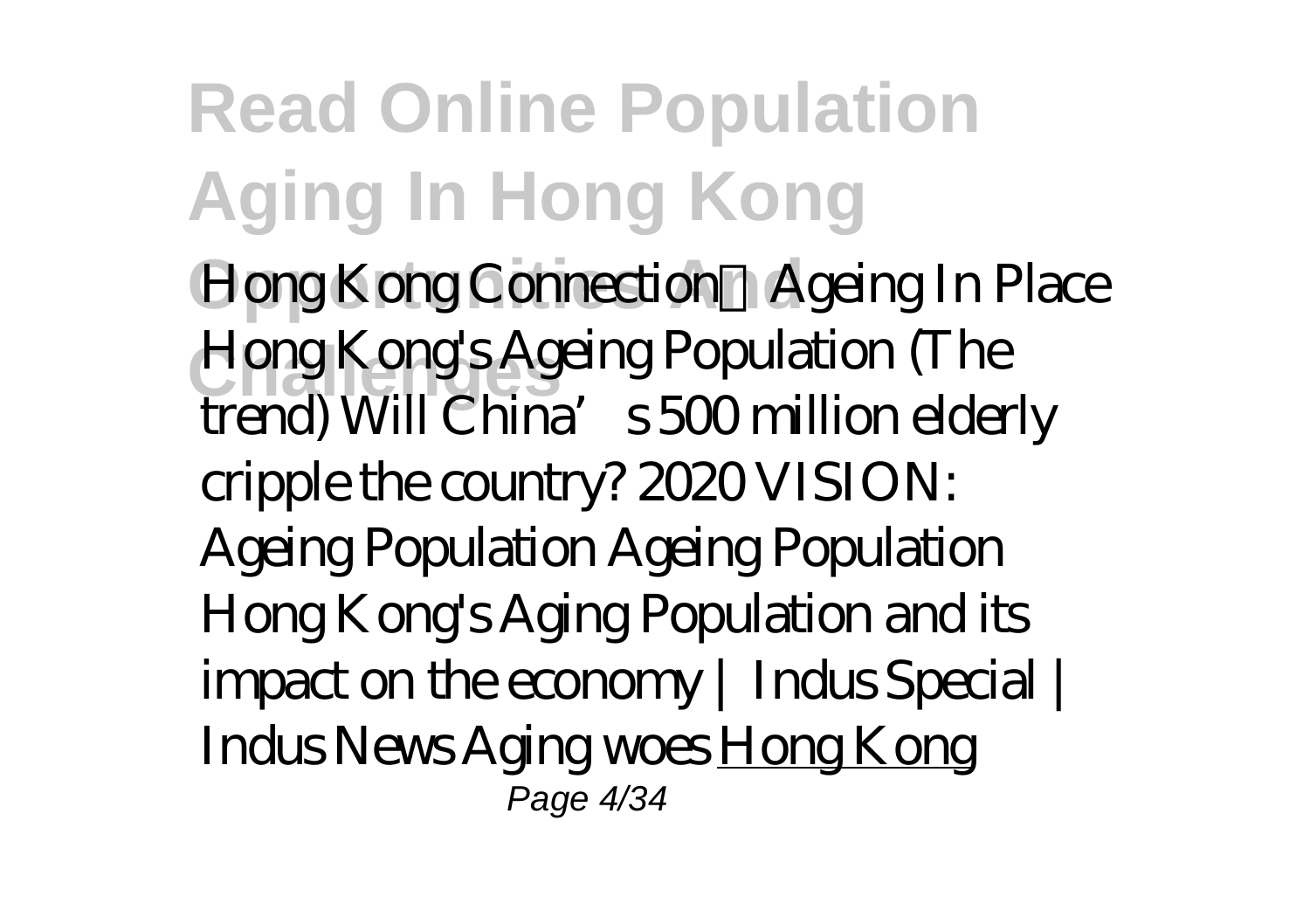**Read Online Population Aging In Hong Kong** students raise awareness of ageing population Hong Kong: Aged and Abandoned | 101 East Population Aging and Economic Growth: Impact and Policy Implications NMN Resveratrol Trial Six Months' Result | Reverse Aging?? *Who cares for the carers looking after Hong Kong's elderly people? Life in Manila* Page 5/34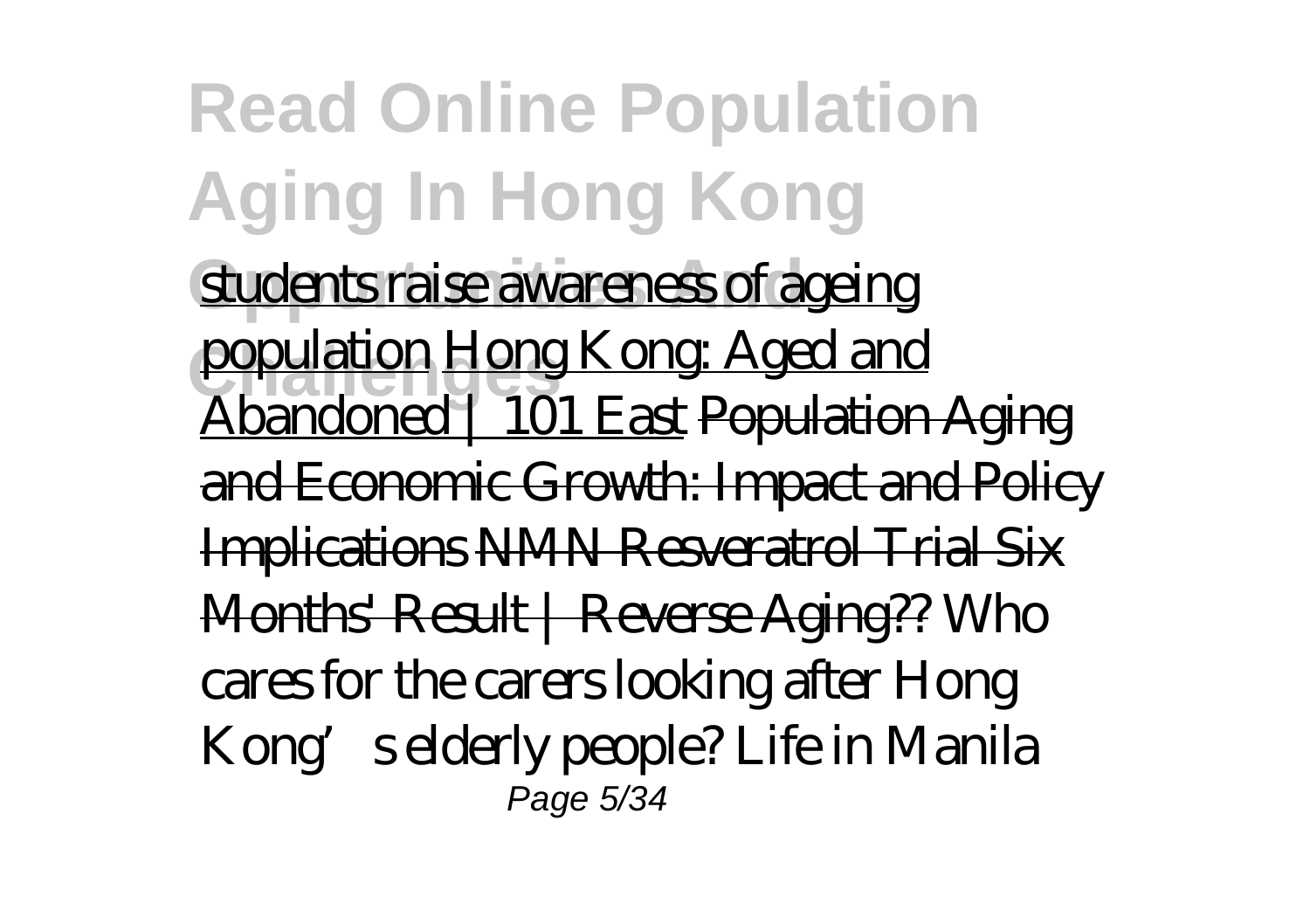**Read Online Population Aging In Hong Kong**  $Slums!$  *Don't Come here! TOO* **Challenges** *DANGEROUS? Hong Kong's residents living in 'coffin' homes Tiny HONG KONG APARTMENT TOUR! + Sharing Our First Impressions We Spent A Day In The Largest Slum In India | THE VOICELESS #8*

China's Rebel City: The Hong Kong Page 6/34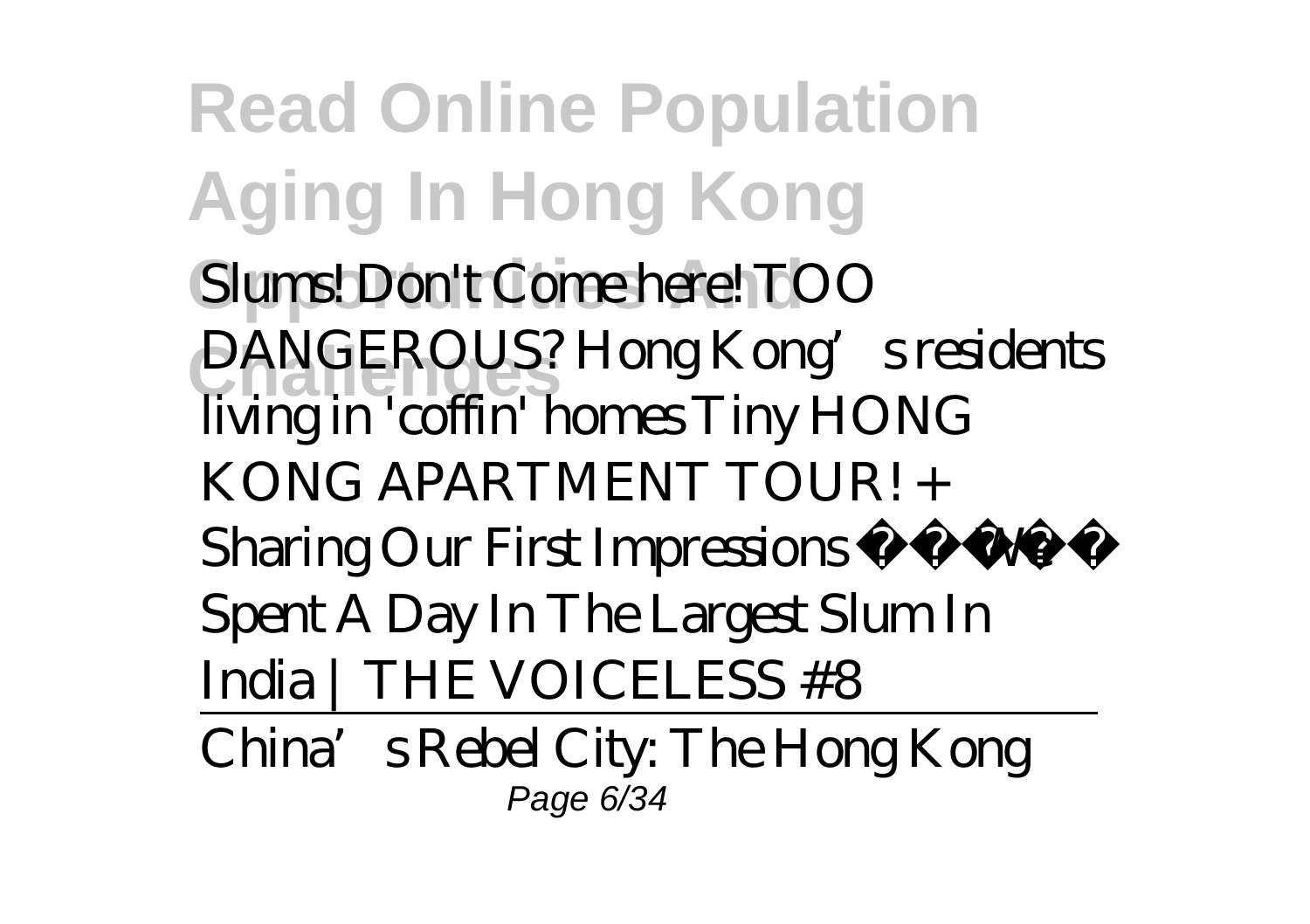**Read Online Population Aging In Hong Kong Protestsrtunities And** 

**Challenges** China's Population Crisis | Decline in Birth Rate and Accelerated Population

Aging

Elders living under poverty line in Hong Kong**What if You Lived in the Most Crowded Place on Earth?** *'Old*

*Friends' in Elite American Circles Help* Page 7/34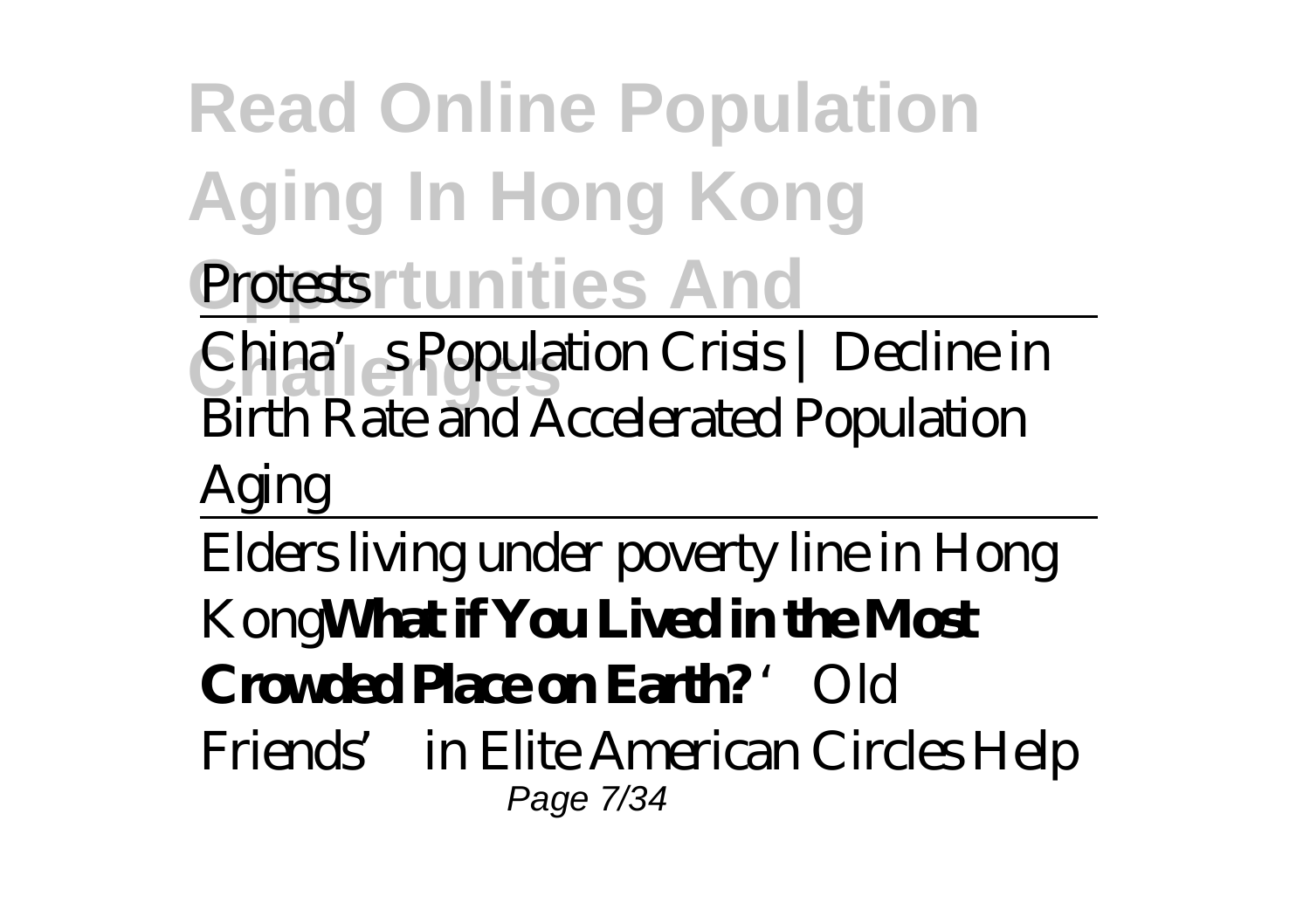**Read Online Population Aging In Hong Kong Opportunities And** *China Influence Washington | Epoch* **Challenges** *News | China Insider* Trapped inside Hong Kong's cage houses | RT Documentary Albert Park: How to Cope with Population Aging in China How a Hong Kong NGO is helping the elderly take care of themselves when they can't **The Surprising Benefits of a Declining** Page 8/34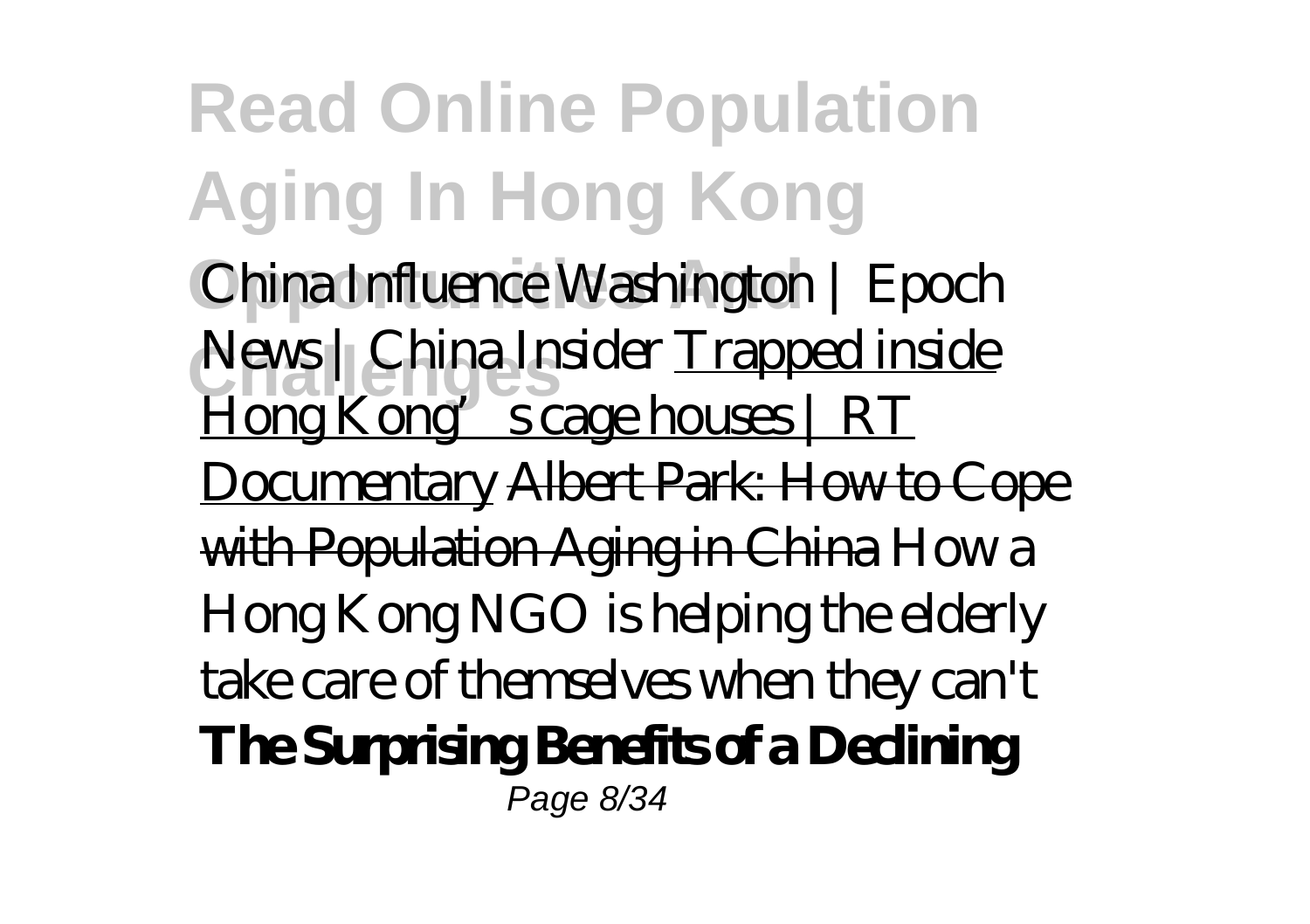**Read Online Population Aging In Hong Kong Population | John Ibbitson** Co-housing for London's ageing population - BBC London Public Finance – How would ageing population affect government expenditure? *Aging Populations Head List for Care FabCafe HK: FAB Meetup vol.02 \"Ageing population in Hong Kong\"* Ageing China - Inside Story Page 9/34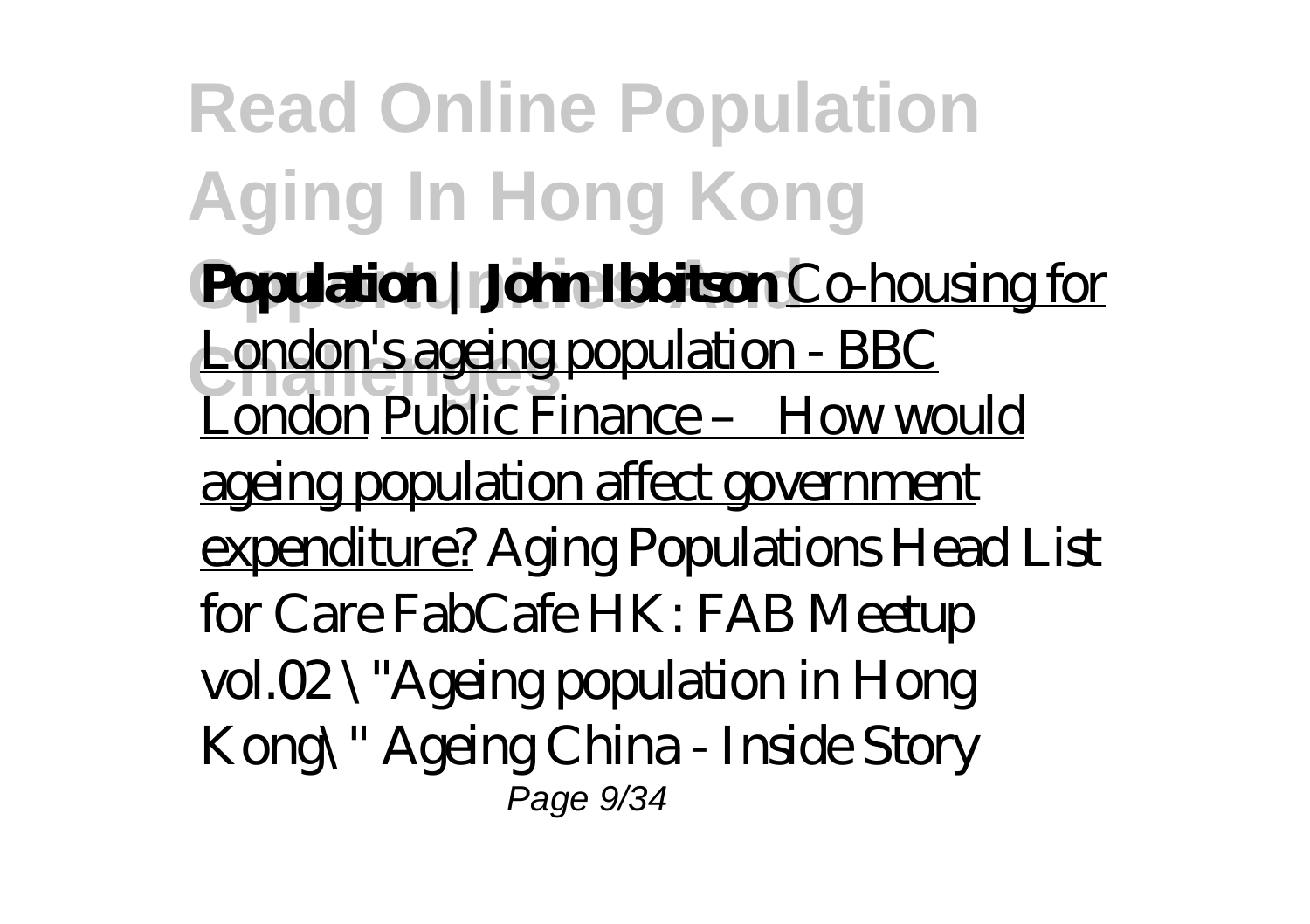**Read Online Population Aging In Hong Kong** Population Aging In Hong Kong **Challenges** Table 2: Number of years for the share of elderly population to double to 30%. Change in the share of elderly population No. of years from 15% to 30% Hong Kong From 15% in 2013 to 30% in 2033 20. Taiwan From 15% in 2019 to 30% in 2039 20 South Korea From 15% in 2019 Page 10/34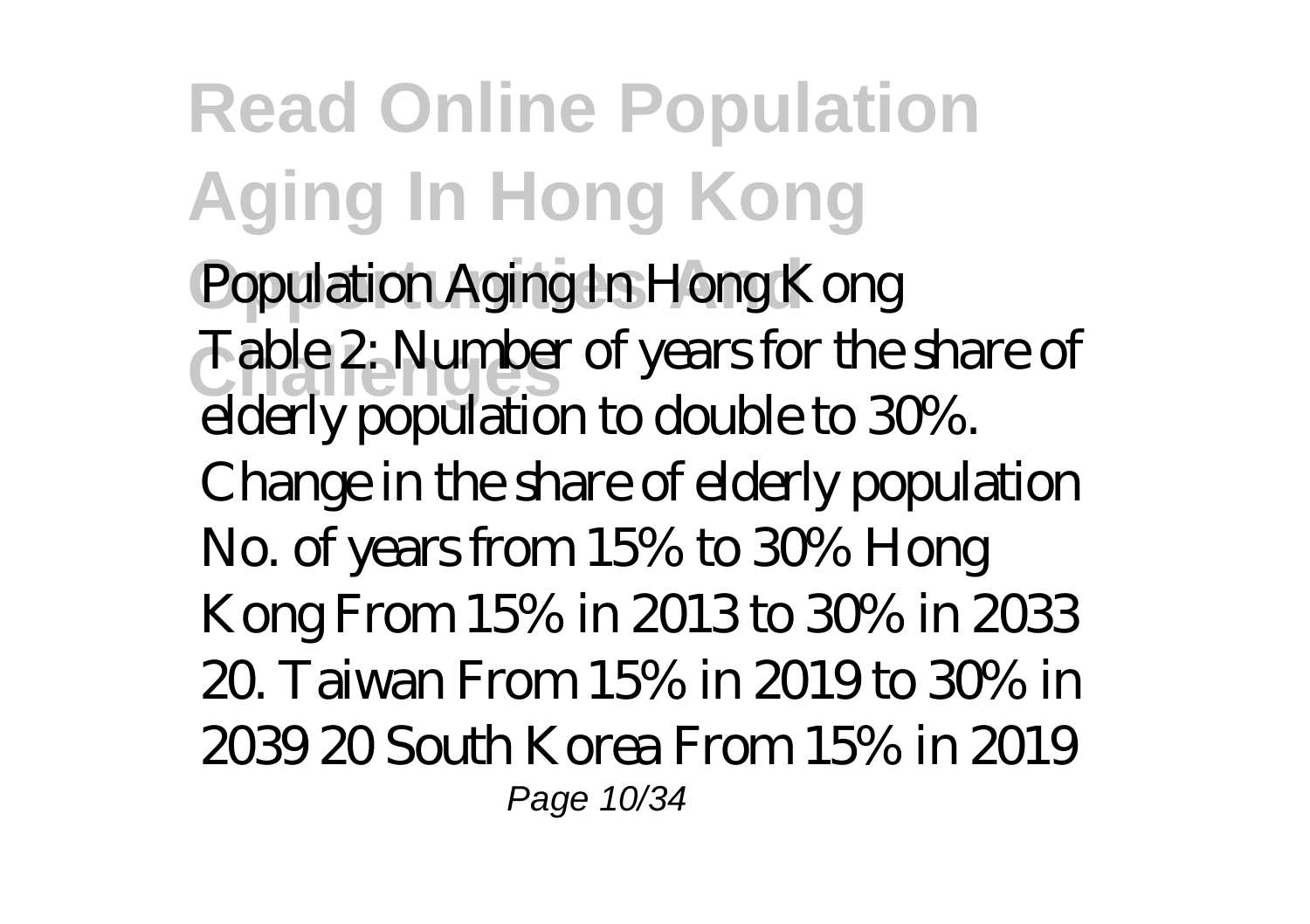**Read Online Population Aging In Hong Kong** to 30% in 2036 17.<sub>S</sub> And **Challenges** Population ageing trend of Hong Kong The population of Hong Kong is currently ageing at a moderate pace. The proportion of population aged 65 and over has increased from 9. 8% in 1995 to 12. 1% in 2005. Besides, as the baby boomers Page 11/34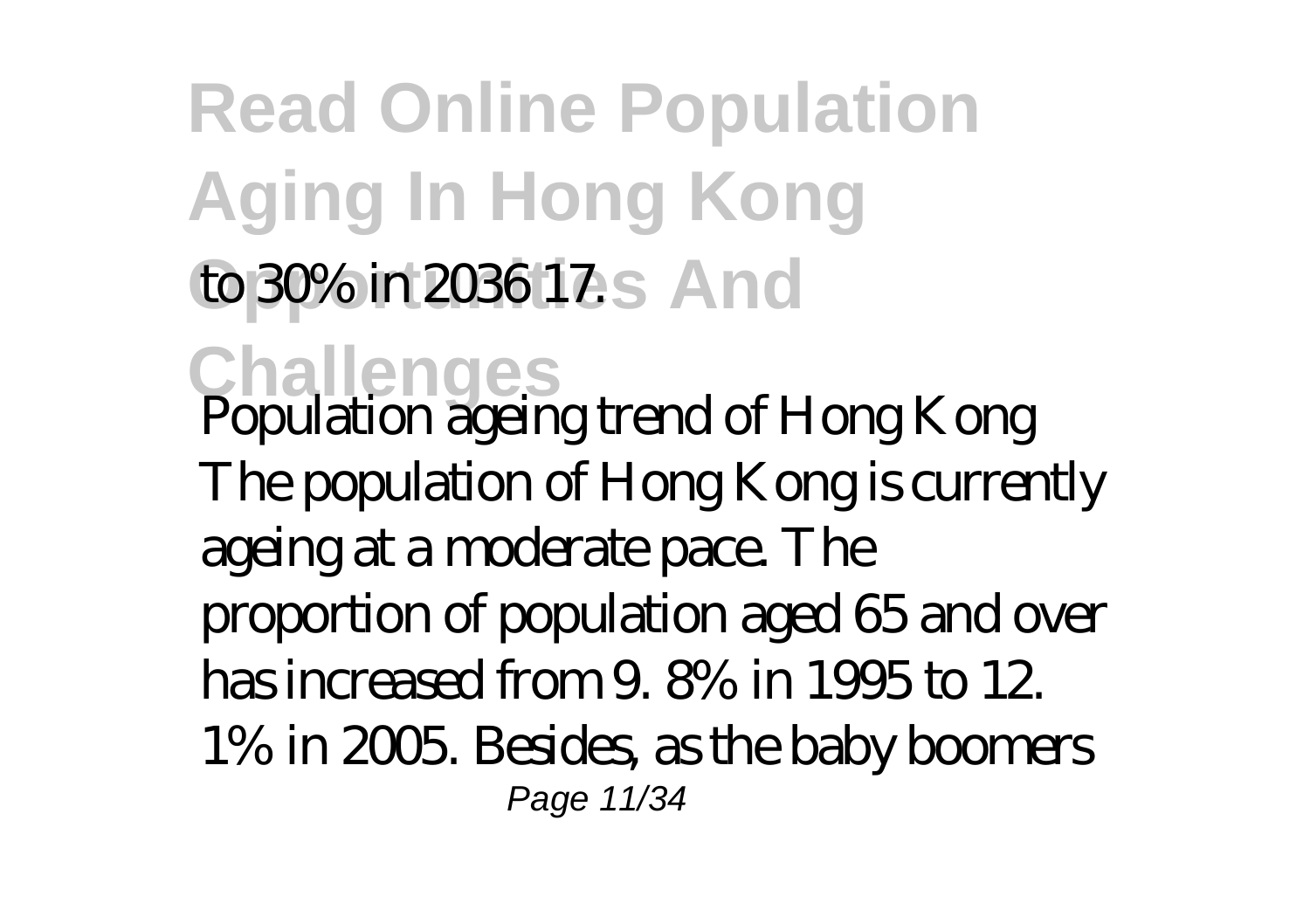**Read Online Population Aging In Hong Kong** start to become older persons in the middle of the next decade, the population will age at a relatively fast pace in Hong Kong.

The Problem of Aging Population in Hong Kong Example ... Population aging is a global phenomenon Page 12/34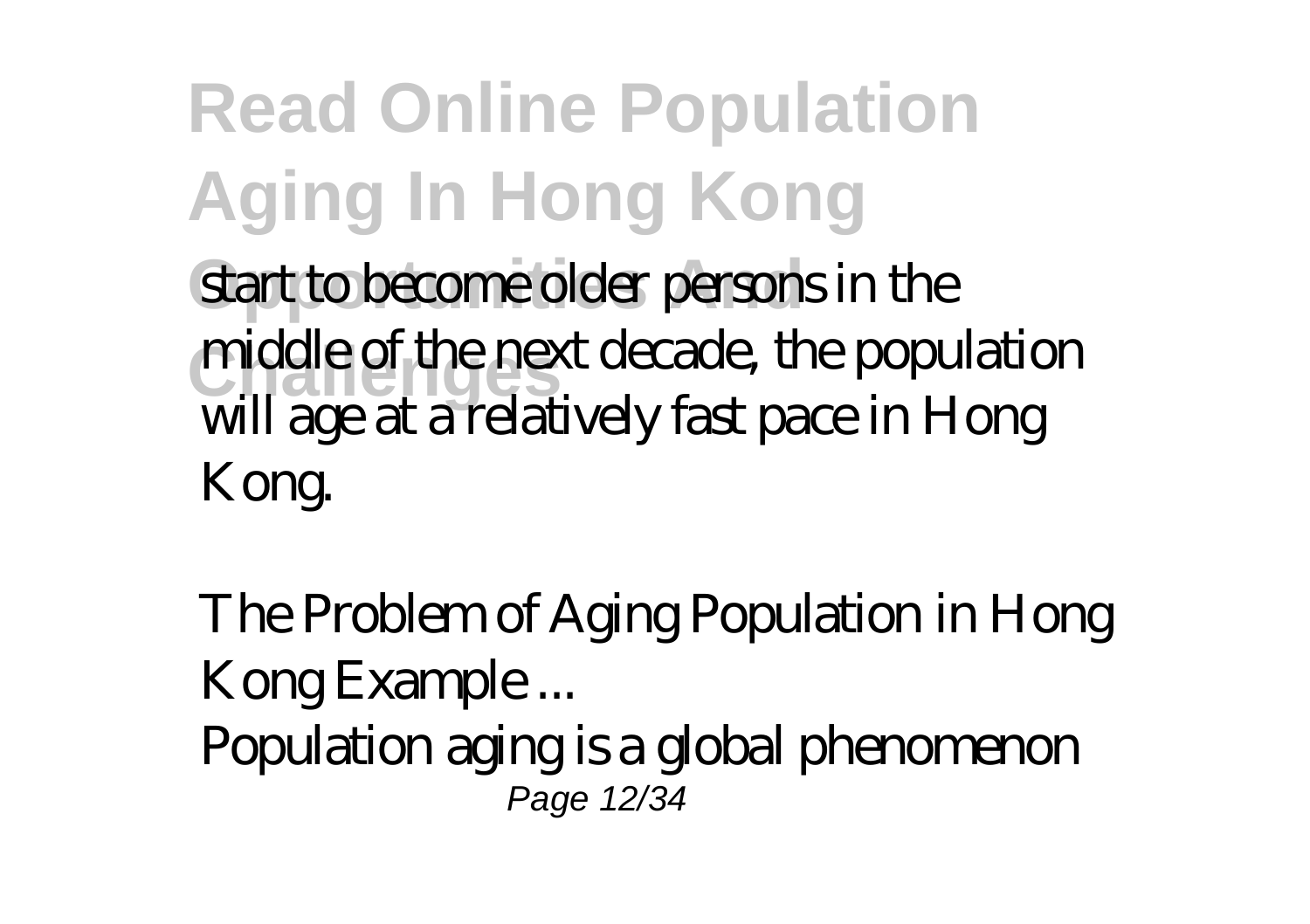**Read Online Population Aging In Hong Kong** and addressing the unprecedented **Challenges** challenges that come from this demographic transition requires a reexamination of our political, social and physical infrastructures. In Hong Kong, the median age of the population will reach 51 years old by 2064, with an elderly support ratio of 567 older people per 1000 Page 13/34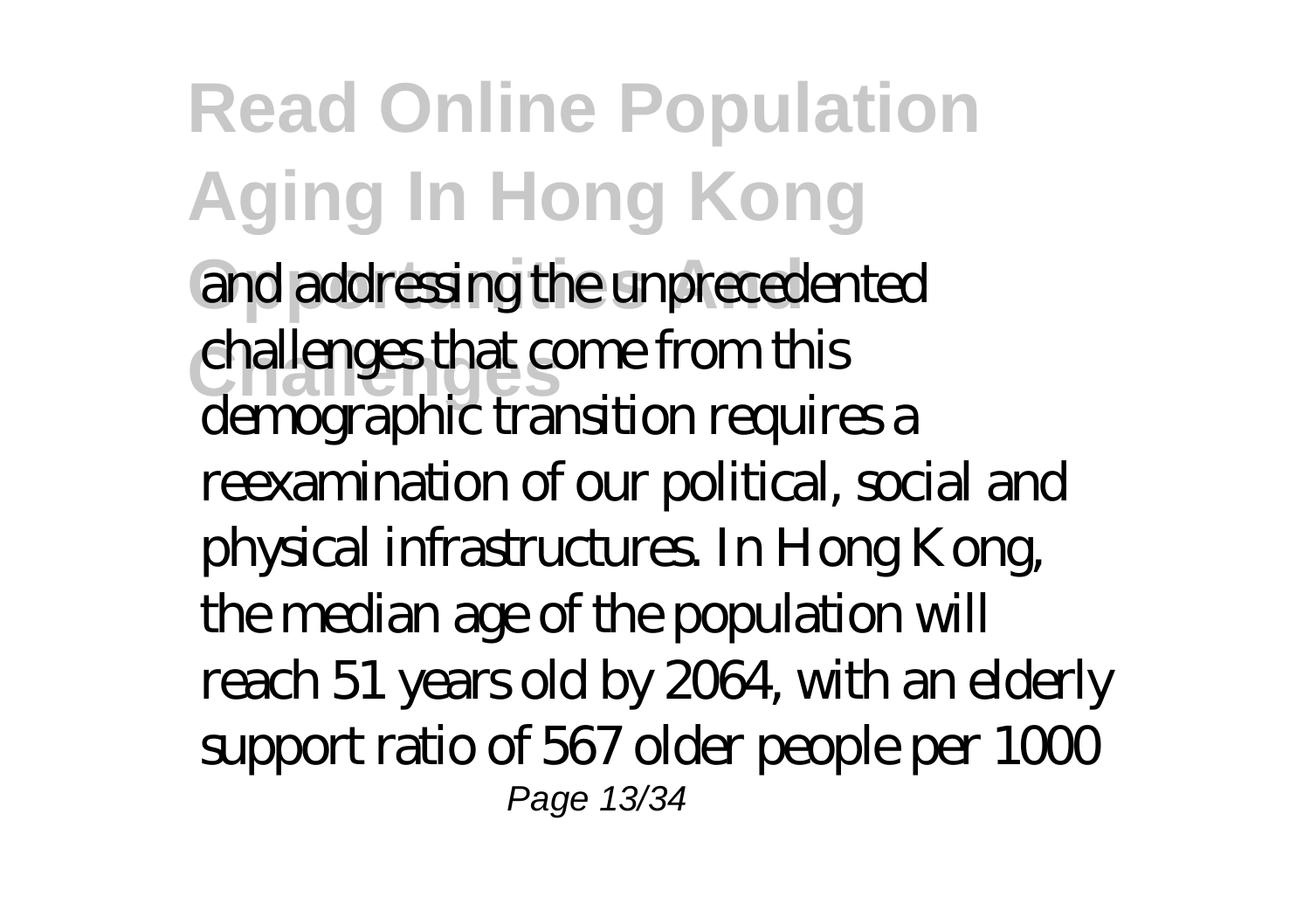**Read Online Population Aging In Hong Kong** working-age population. no **Challenges** Healthcare and Ageing | Our Hong Kong **Foundation** According to "Hong Kong Population Projections 2015-2064", the number of elderly people, those aged 65 or older, in Hong Kong will reach 2.58 million by Page 14/34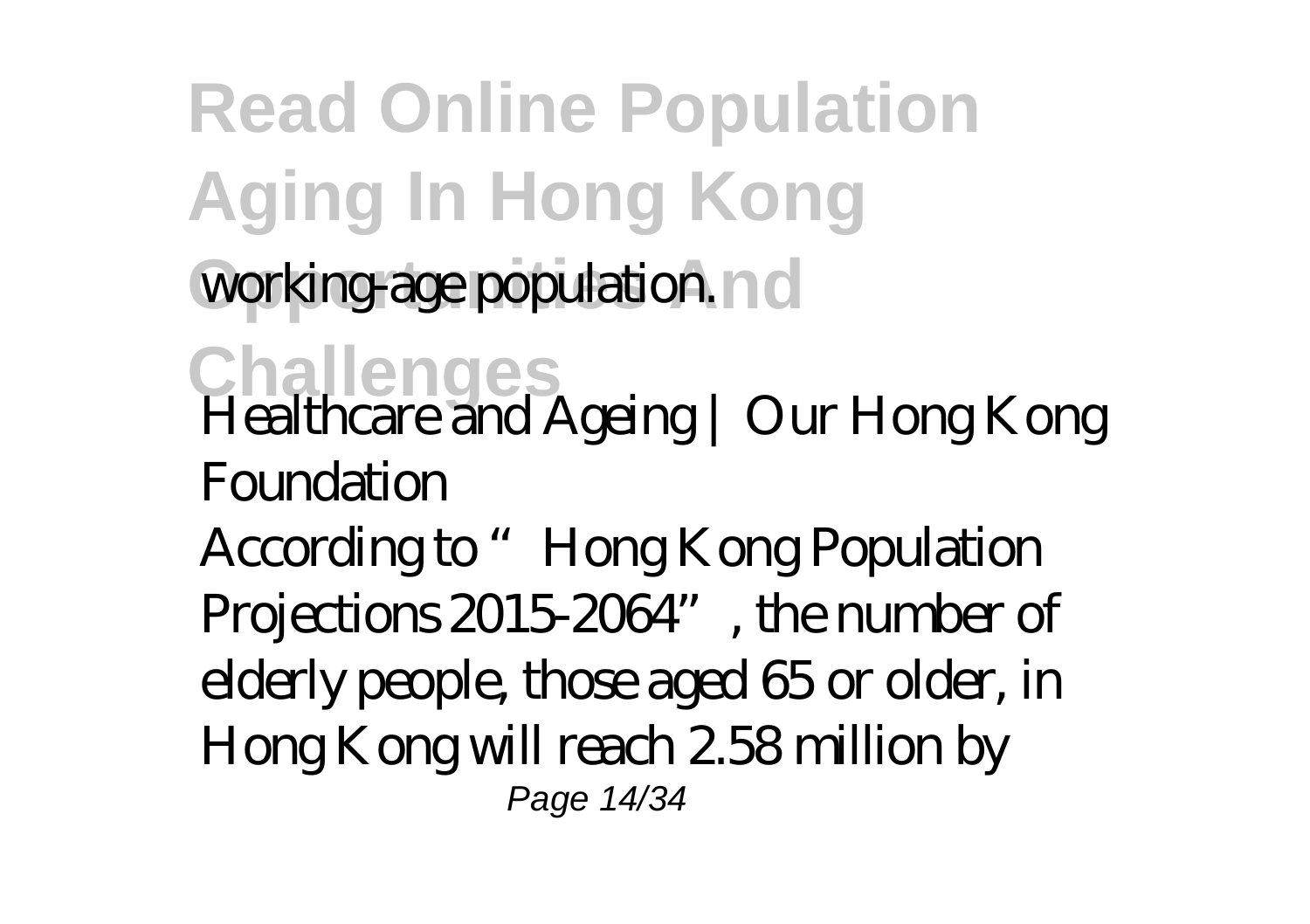**Read Online Population Aging In Hong Kong** 2064, around 35.9 per cent of the... **Challenges** Hong Kong faces challenge in how to manage its ageing ... The population of Hong Kong is currently ageing at a moderate pace. The proportion of population aged 65 and over has increased from 9.8% in 1995 to 12.1% Page 15/34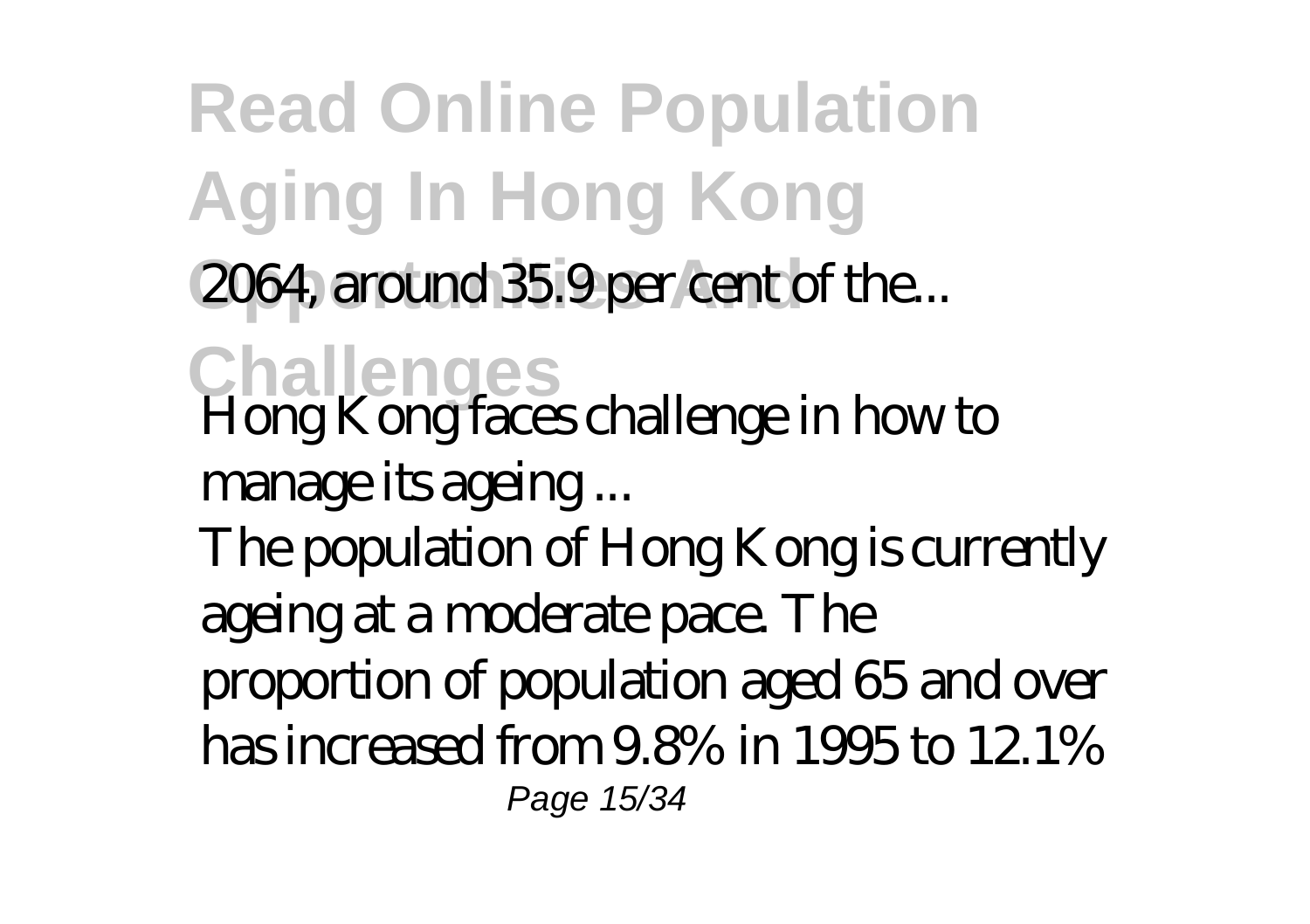**Read Online Population Aging In Hong Kong** in 2005. Besides, as the baby boomers start **Challenges** to become older persons in the middle of the next decade, the population will age at a relatively fast pace in Hong Kong.

The Problem of Aging Population in Hong Kong Essay - 4932 ... Currently, 100% of the population of Page 16/34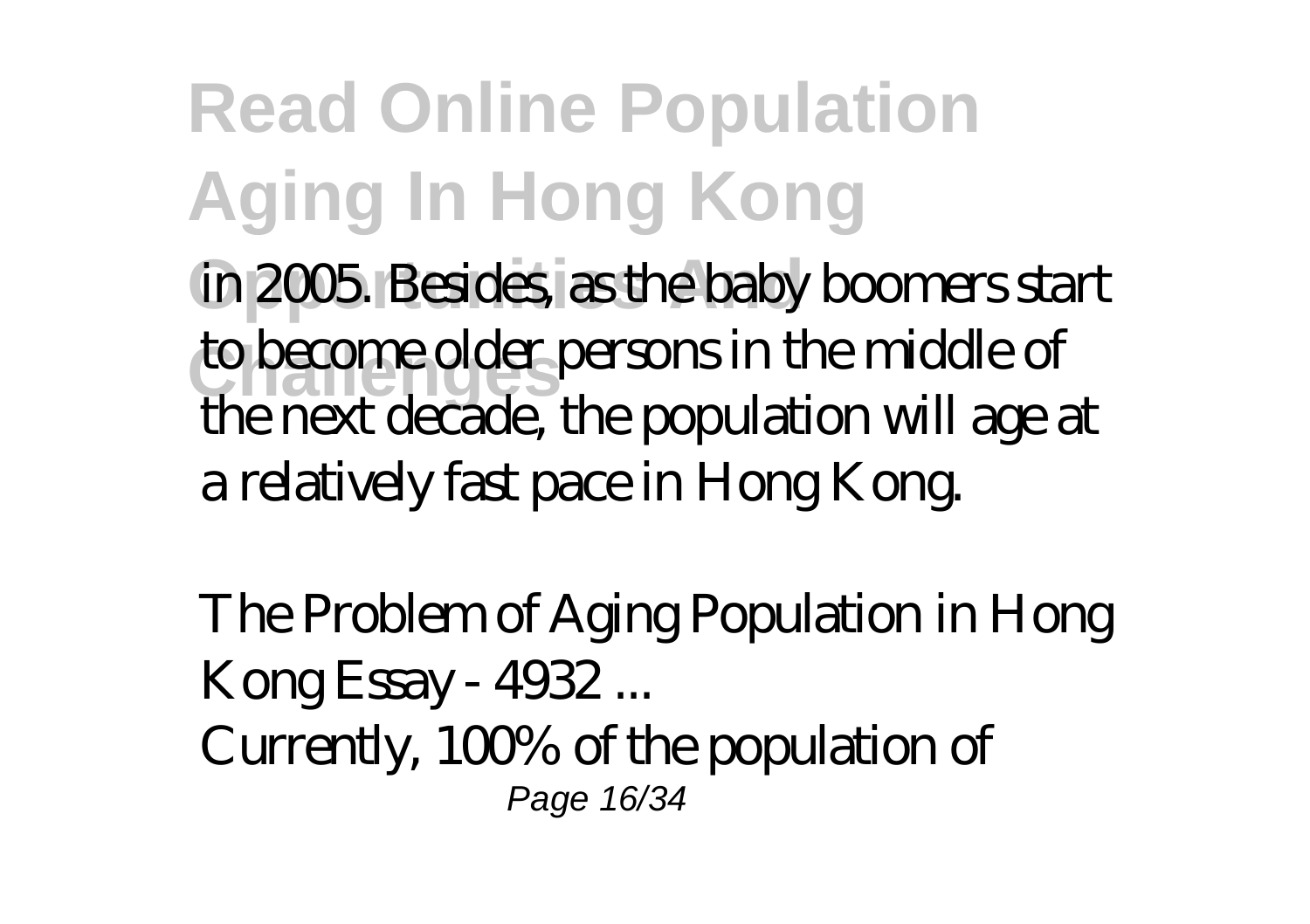**Read Online Population Aging In Hong Kong** Hong Kong is urban (7,436,154 people in **Challenges** 2019) Urban Population Hong Kong Urban vs. Rural Population from 1955 to 2020 Rural Population Urban Population 1955 1960 1965 1970 1975 1980 1985 1990 1995 2000 2005 2010 2015 2020 0 2.5M 5M 7.5M 10M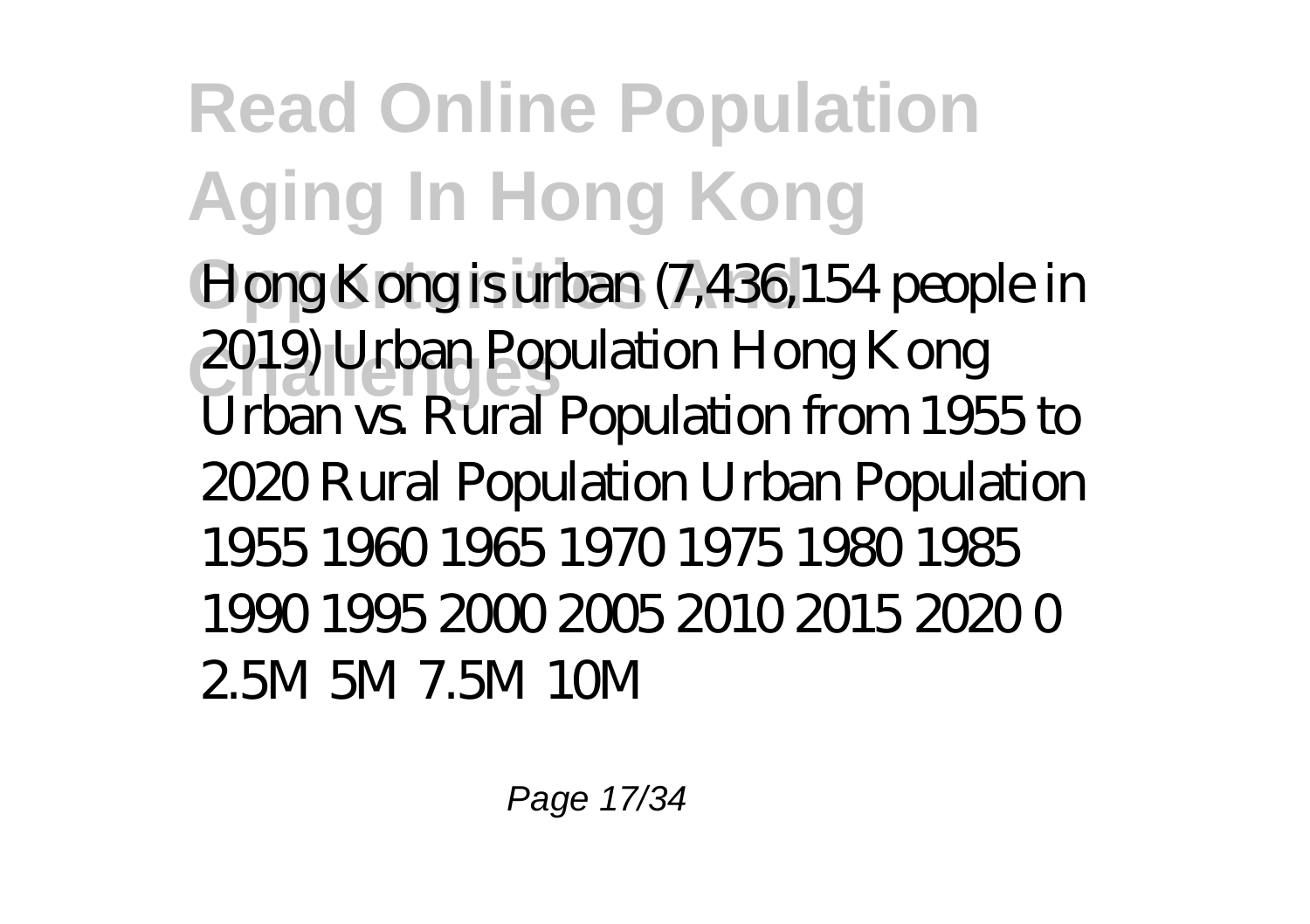**Read Online Population Aging In Hong Kong** Hong Kong Demographics 2020 **Challenges** (Population, Age, Sex, Trends ... In addition, the elderly population is expected to increase by over 100% to "one in four" in 2033 (Hong Kong Golden 50, 2012). The hospitalization demand of the elderly has been over six times that of the non-elderly; the elderly Page 18/34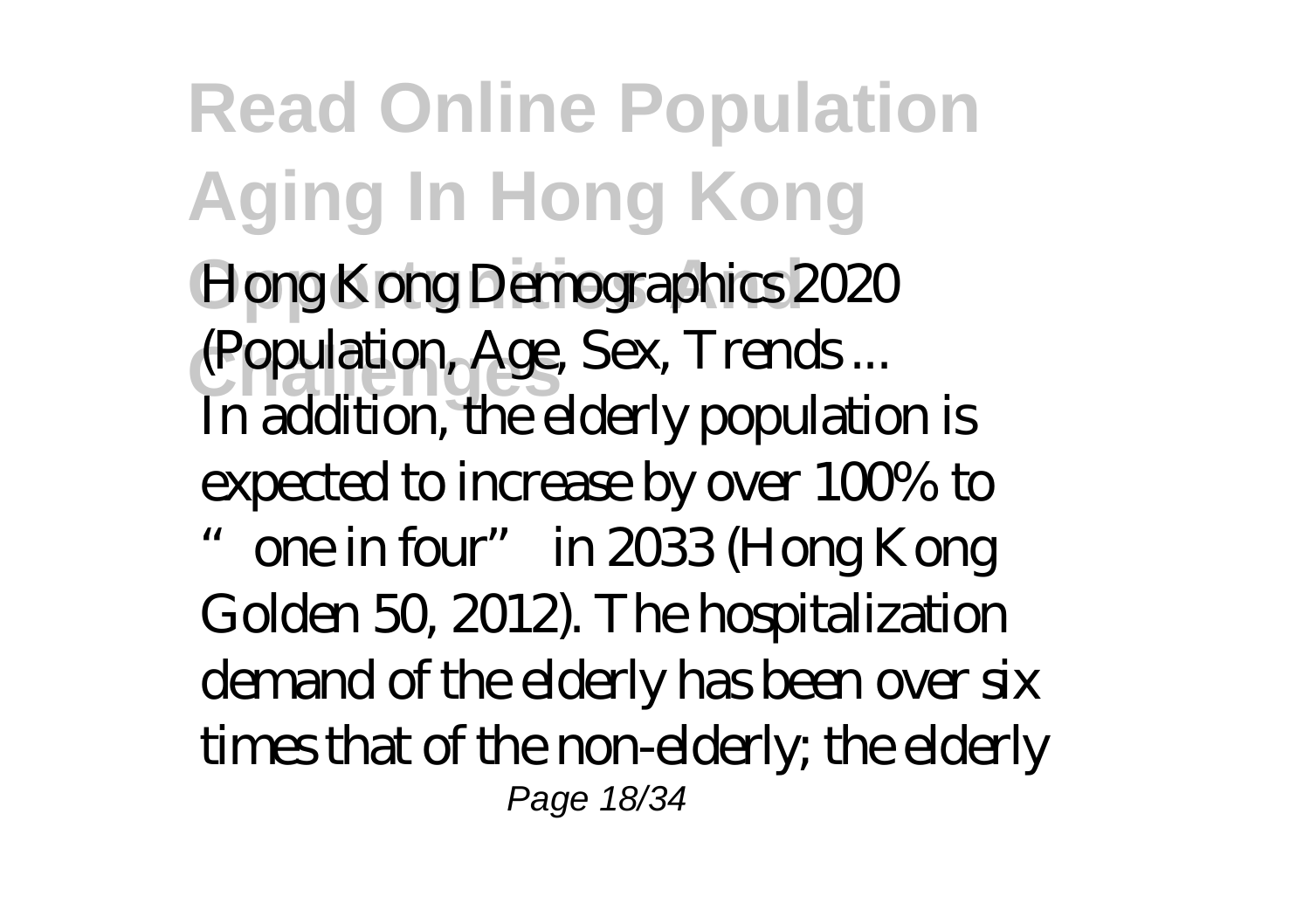**Read Online Population Aging In Hong Kong** inpatient ratio is expected to increase from **Challenges** 42% in 2009 to 62% in 2029 (Hong Kong Golden 50, 2012).

Strategies of Hong Kong's Healthcare System in Aging ...

The mean age of women birthing their first child in Hong Kong is approximately Page 19/34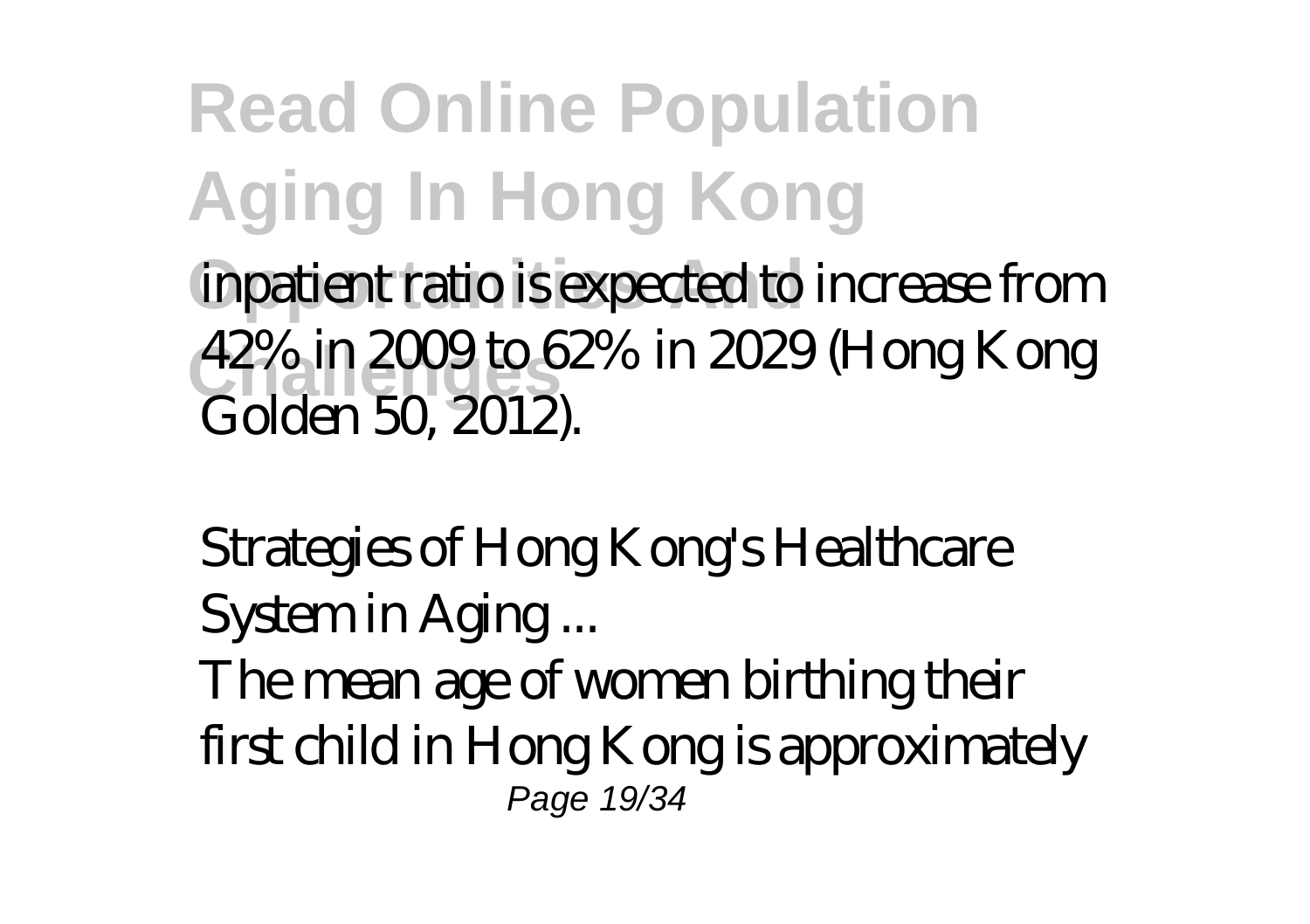**Read Online Population Aging In Hong Kong** 29.8 years of age. Total life expectancy in **Hong Kong is now at 83 years of age, with** a median age of 44.4 years across the population. Over the past three decades, the fertility rate has greatly decreased.

Hong Kong Population 2020 (Demographics, Maps, Graphs) Page 20/34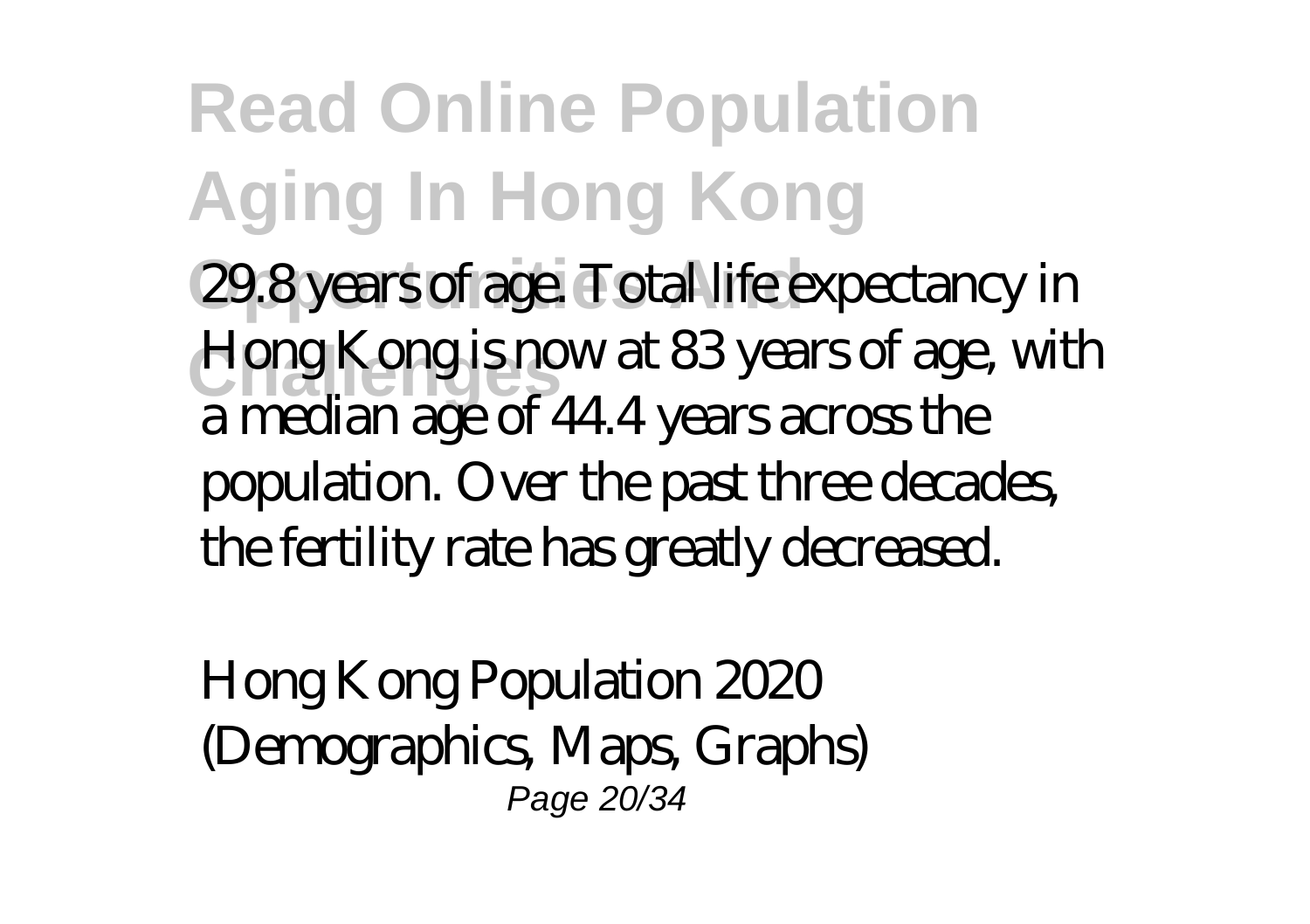**Read Online Population Aging In Hong Kong** In Hong Kong, there was an estimated **Challenges** 759 200 older persons (aged 65 and over) in 2000, accounting for about 11.2% of the total population. By 2021, 15.7% (1 322 500), i.e. one out of six Hong Kong people, will be aged 65 or over.

Elderly Commission : Report on Healthy Page 21/34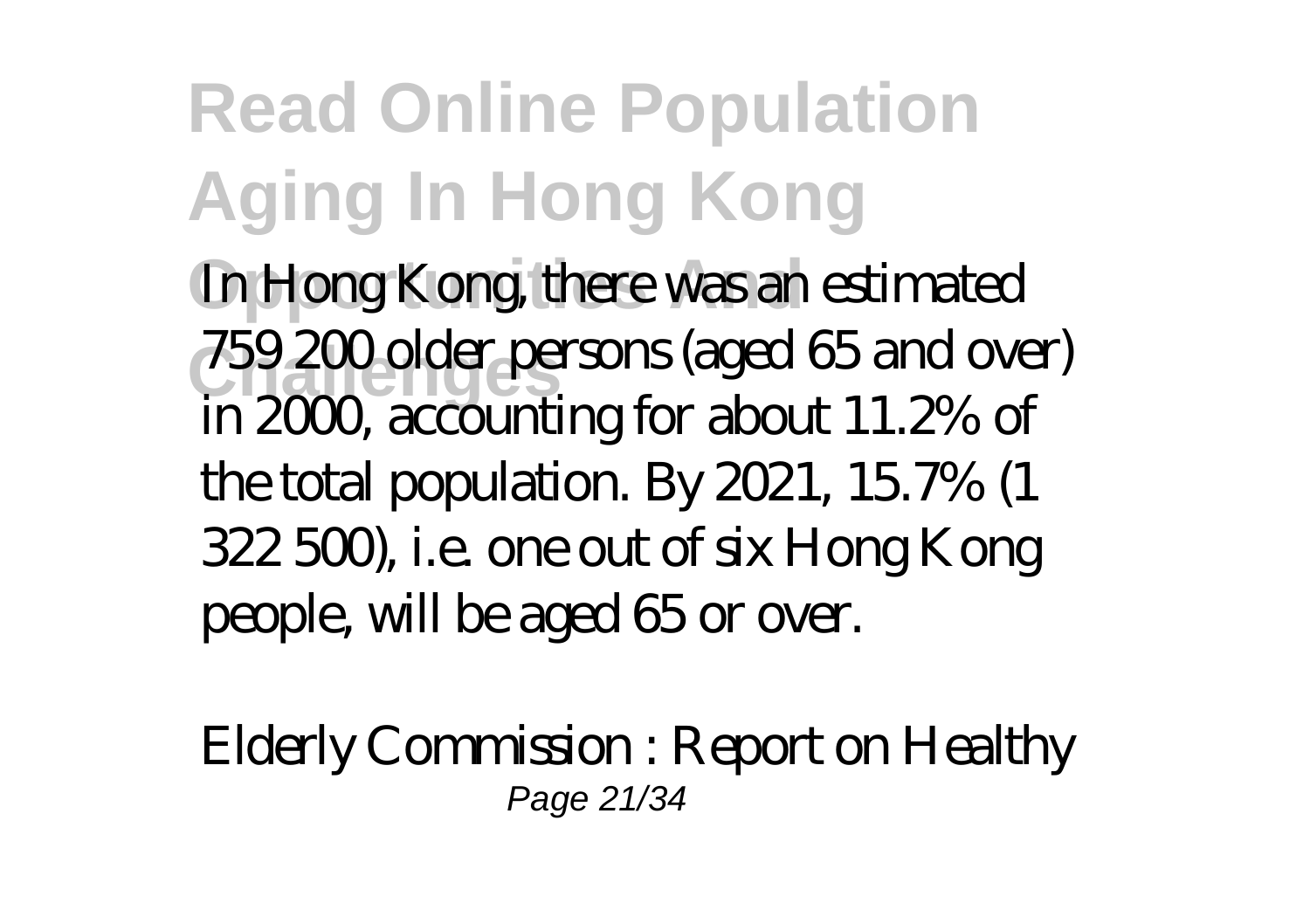**Read Online Population Aging In Hong Kong** Ageing Executive ... S And Meanwhile, the median age climbed from  $34.7$  the year the city's first chief executive, Tung Chee-hwa, took office to 40 by the time his successor, Donald Tsang Yam-kuen. , was re-elected in 2007

...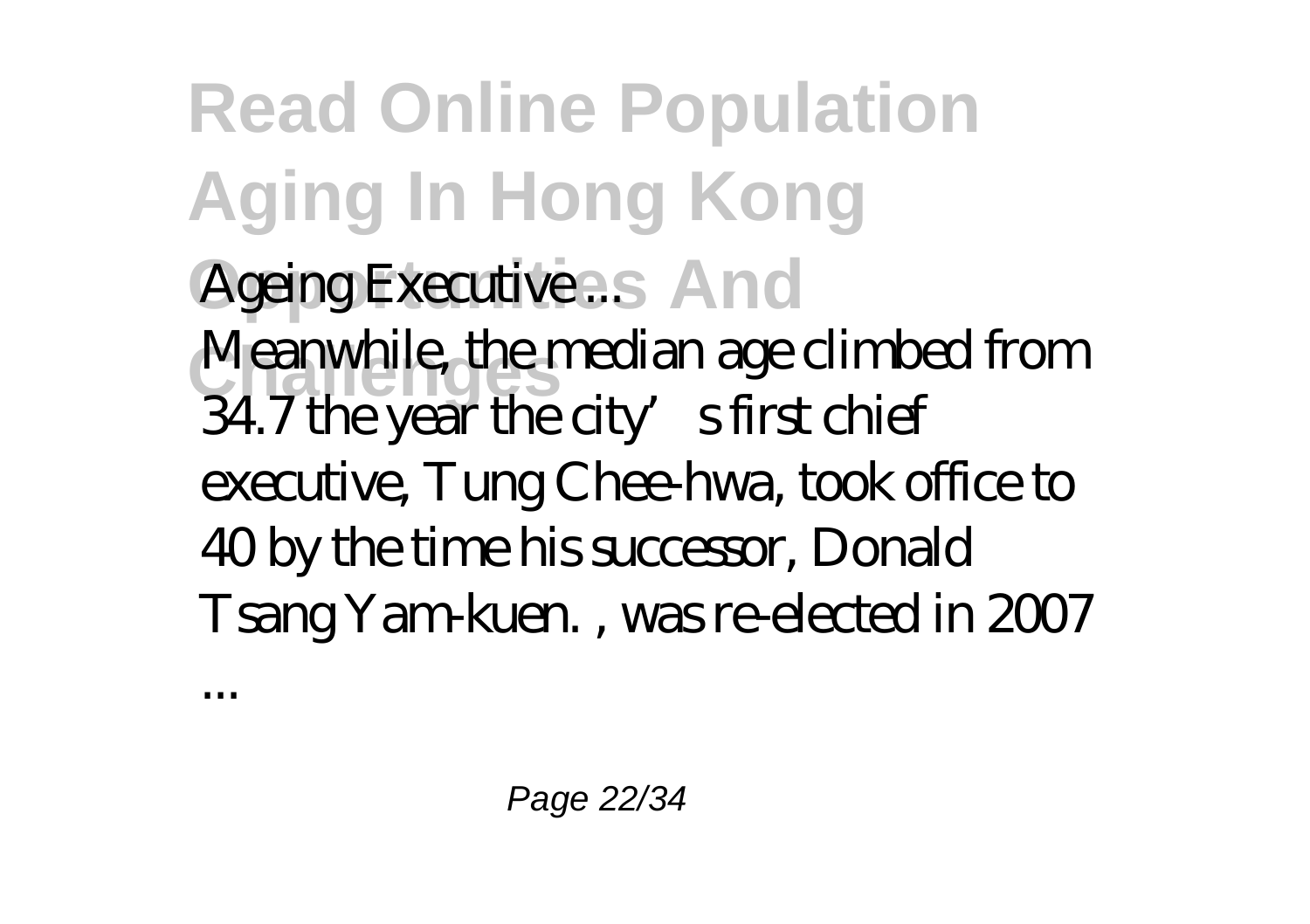**Read Online Population Aging In Hong Kong** Hong Kong'n sageing time bomb a cause for concern | South ... It is estimated that 26.8% of the population will be aged 65 or more in 2033, up from 12.1% in 2005. Hong Kong recorded 8.2 births per 1,000 people in 2005–2010. Ethnically, Hong Kong mainly consists of Han Chinese who Page 23/34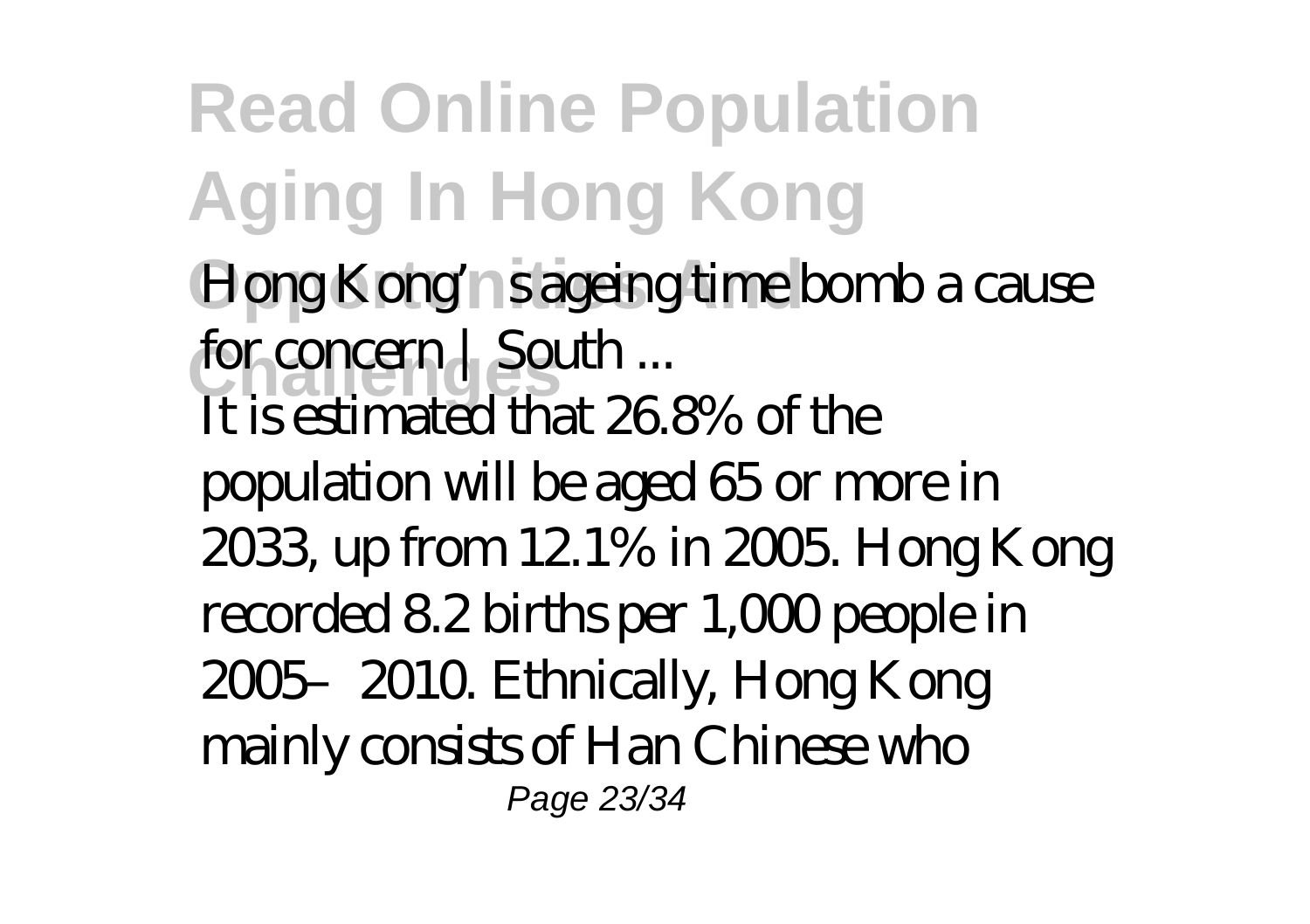**Read Online Population Aging In Hong Kong** constitute approximately 92% of the population. Of these, many originate from various regions in Guangdong.

Demographics of Hong Kong - Wikipedia HONG KONG - Hong Kong's population continues to age quickly with one in every three people expected to be Page 24/34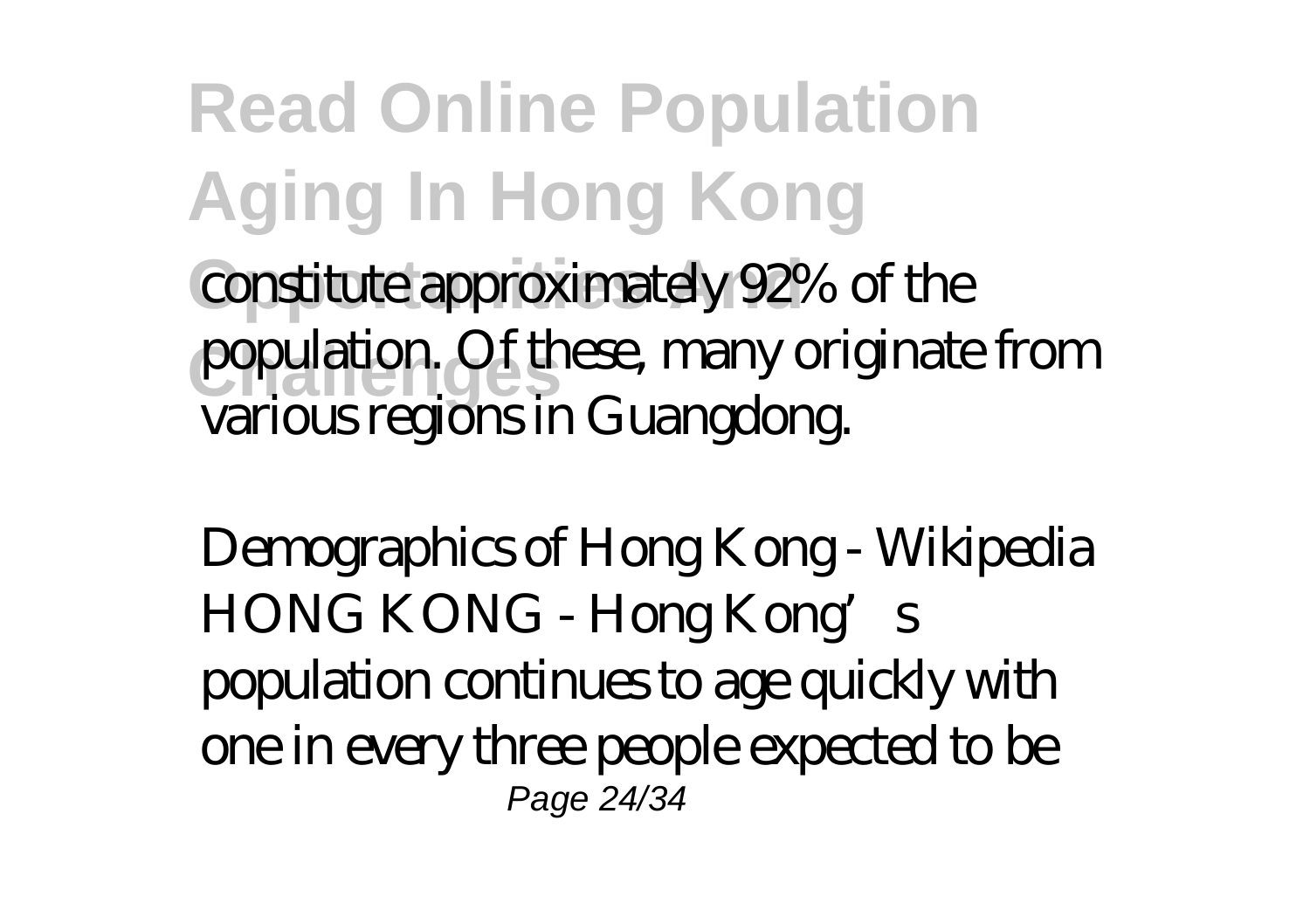**Read Online Population Aging In Hong Kong Older than 65 in 2066, according to the** government'<sub>s</sub> eslatest population projection announced on Friday.

Rapidly aging population presents challenges | Hong Kong ... People are living longer and longer. While longevity is something to be celebrated, an Page 25/34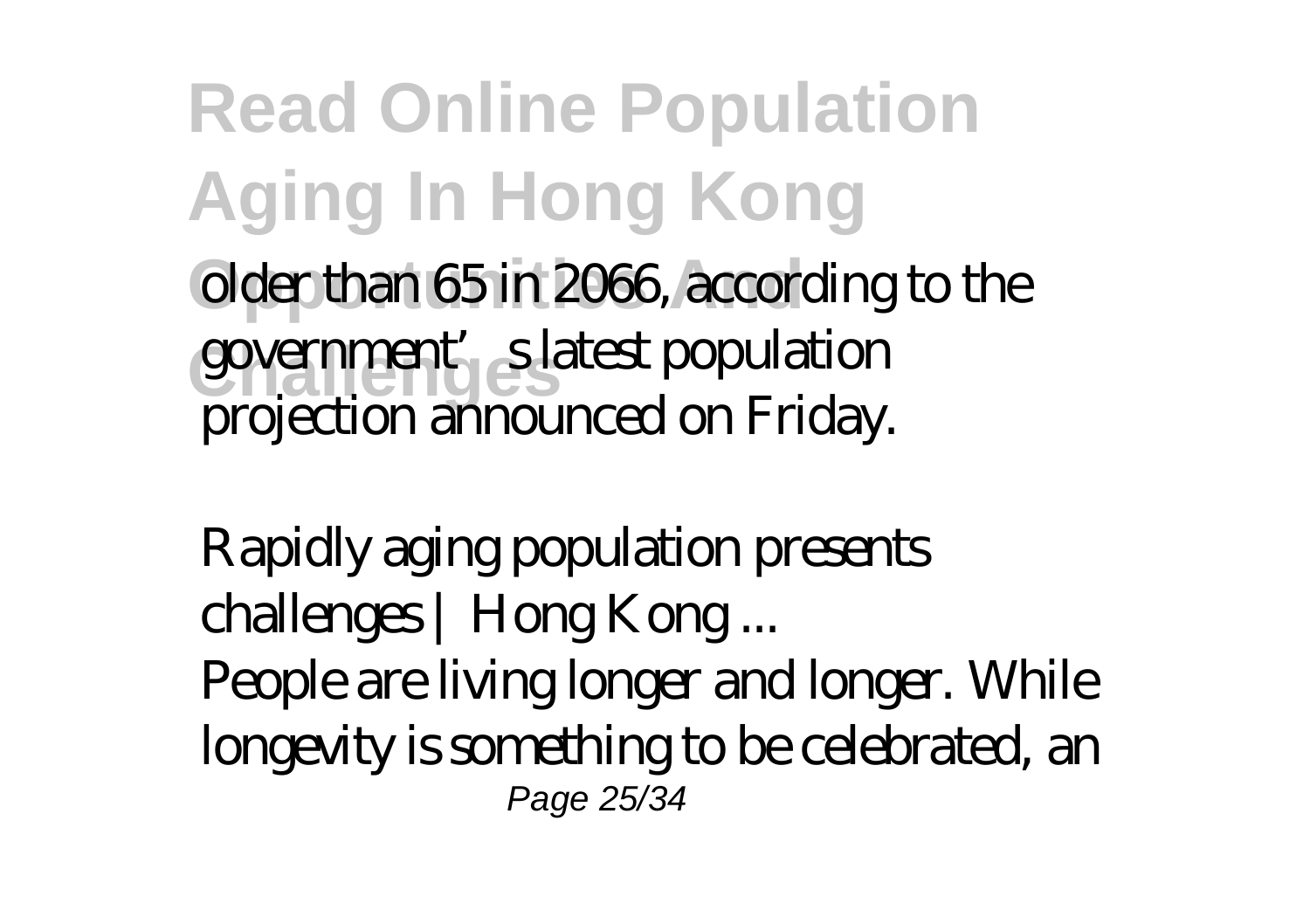**Read Online Population Aging In Hong Kong** ageing population is a considerable problem for any modern city or cou...

Hong Kong Connection:Ageing In Place - YouTube

The Population Structure of Hong Kong Introduction of Population Structure in Hong Kong 1.1 Birth rate and Death rate Page 26/34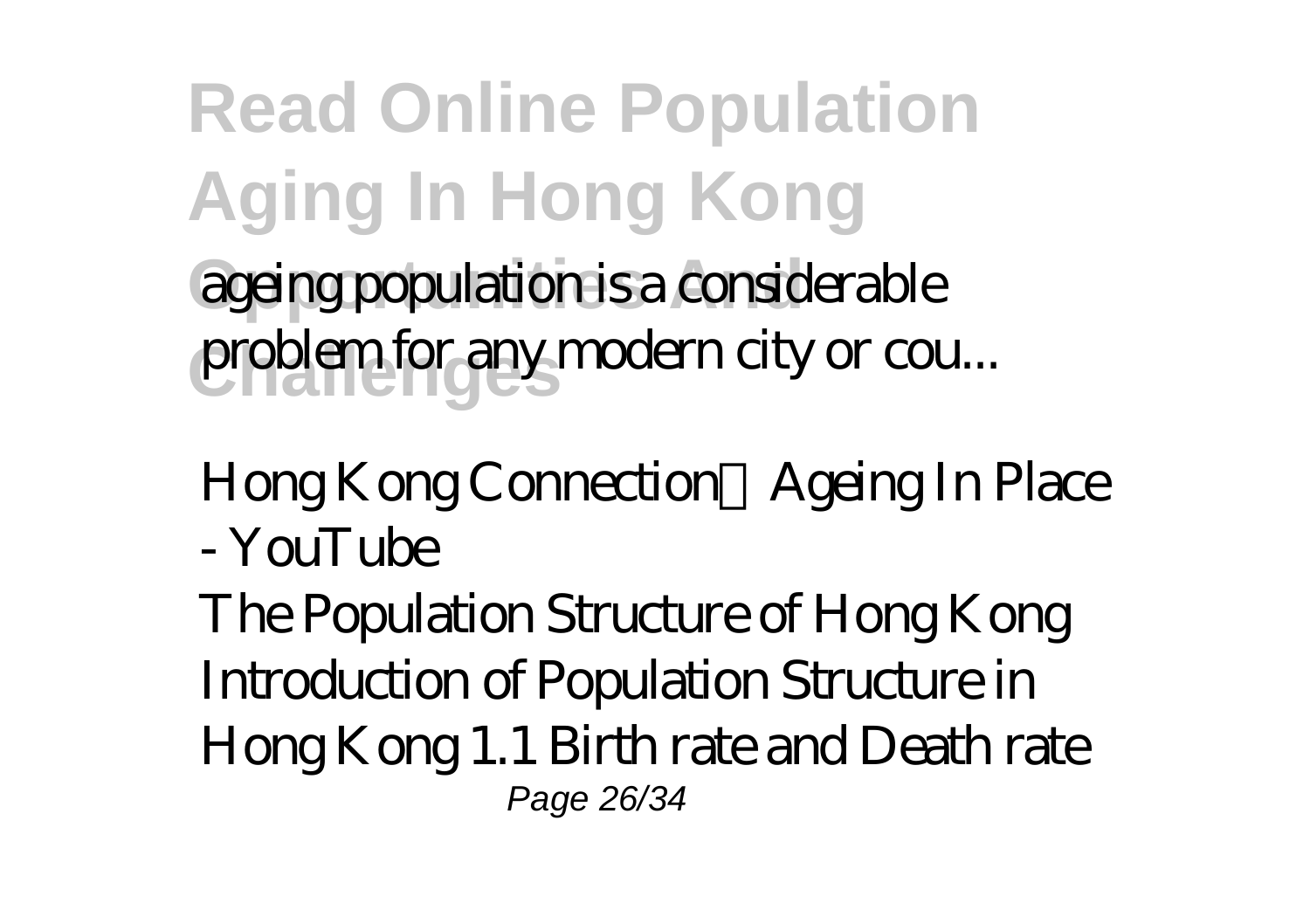**Read Online Population Aging In Hong Kong** 1.2 More about Population ageing in **Challenges** Hong Kong 5 6 6 The effects of ageing population 2.1 Economics effects 2.2 Effects on public medical services 2.3 Effects on Comprehensive Social Security Assistance Scheme (CSSA) 9 11 12 3 ...

The Problem of Aging Population in Hong Page 27/34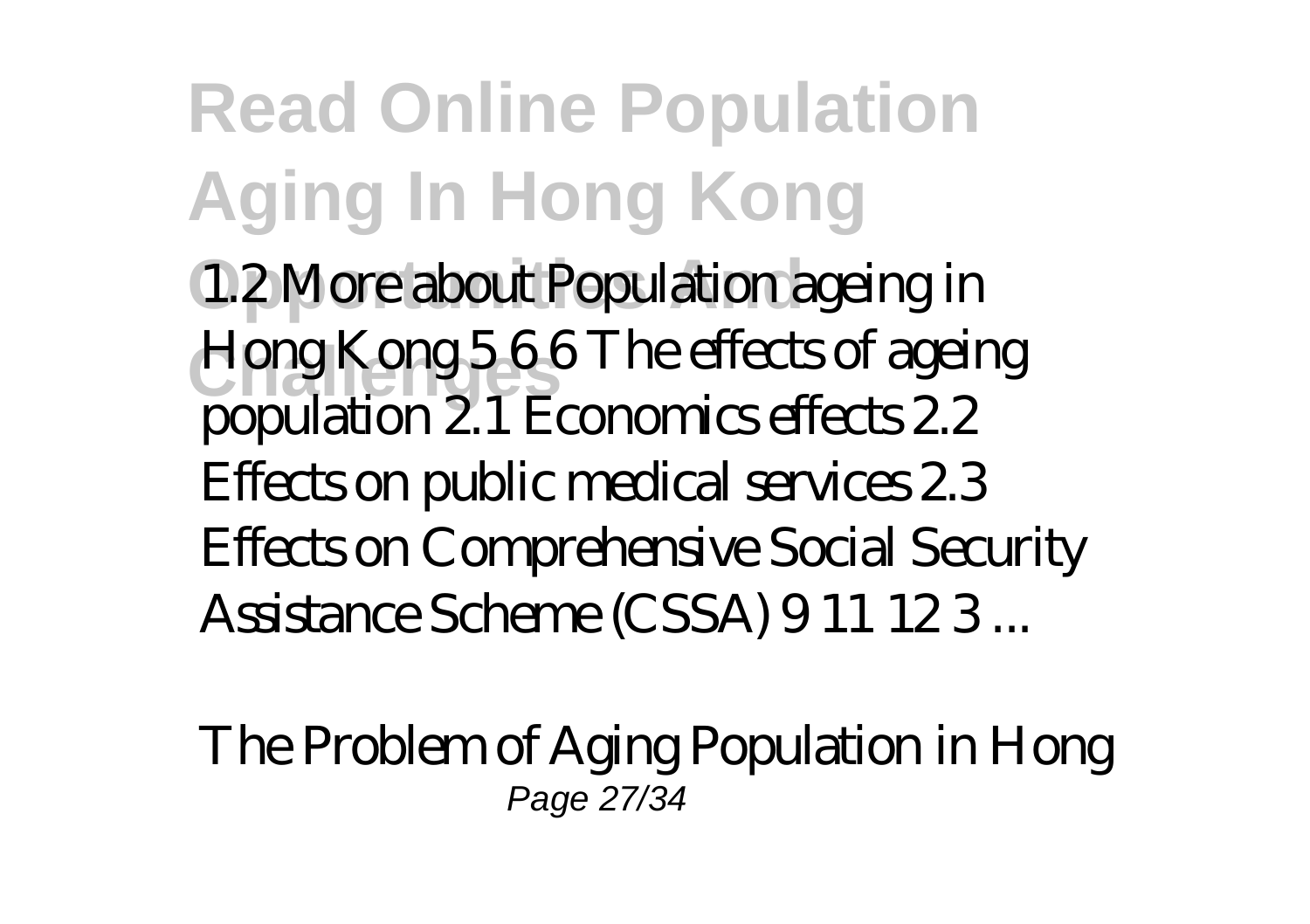**Read Online Population Aging In Hong Kong** Kong - 4923 Words ... And Longer life expectancy and a declining birth rate mean that our population is ageing, and ageing fast. Projections indicate that nearly one-third of Hong Kong's population will be 65 or above by 2041 (Diagram 1). The proportion of elderly people within total population Page 28/34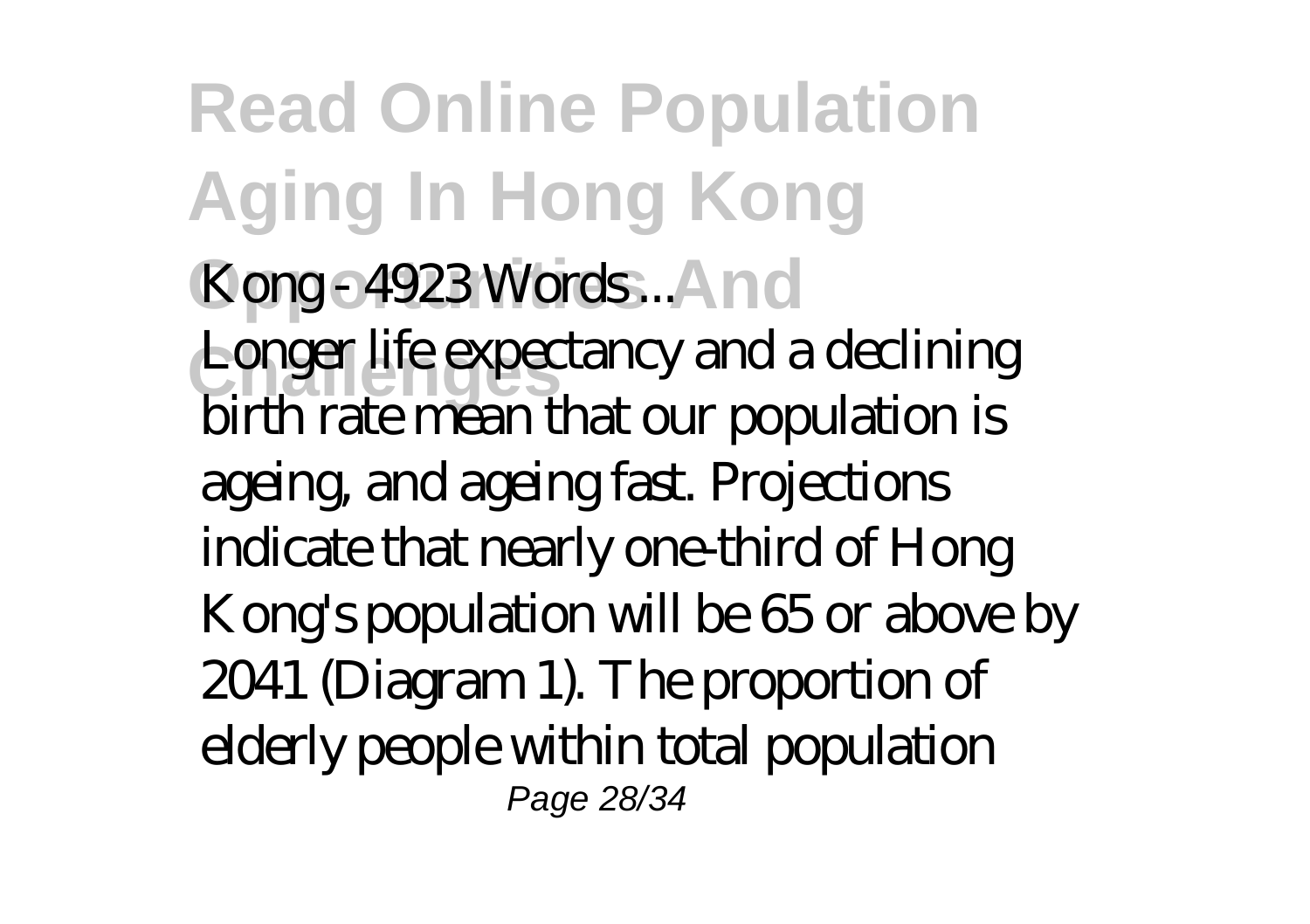**Read Online Population Aging In Hong Kong Continues to increase while that of younger** people is declining.

Population Policyand Initiatives Strategies Population Figures: 13 Aug 2020, 18 Feb 2021 : Population Projections: 9 Sep 2020-Women and Men in Hong Kong - Key Statistics: 30 Jul 2020-2016 Page 29/34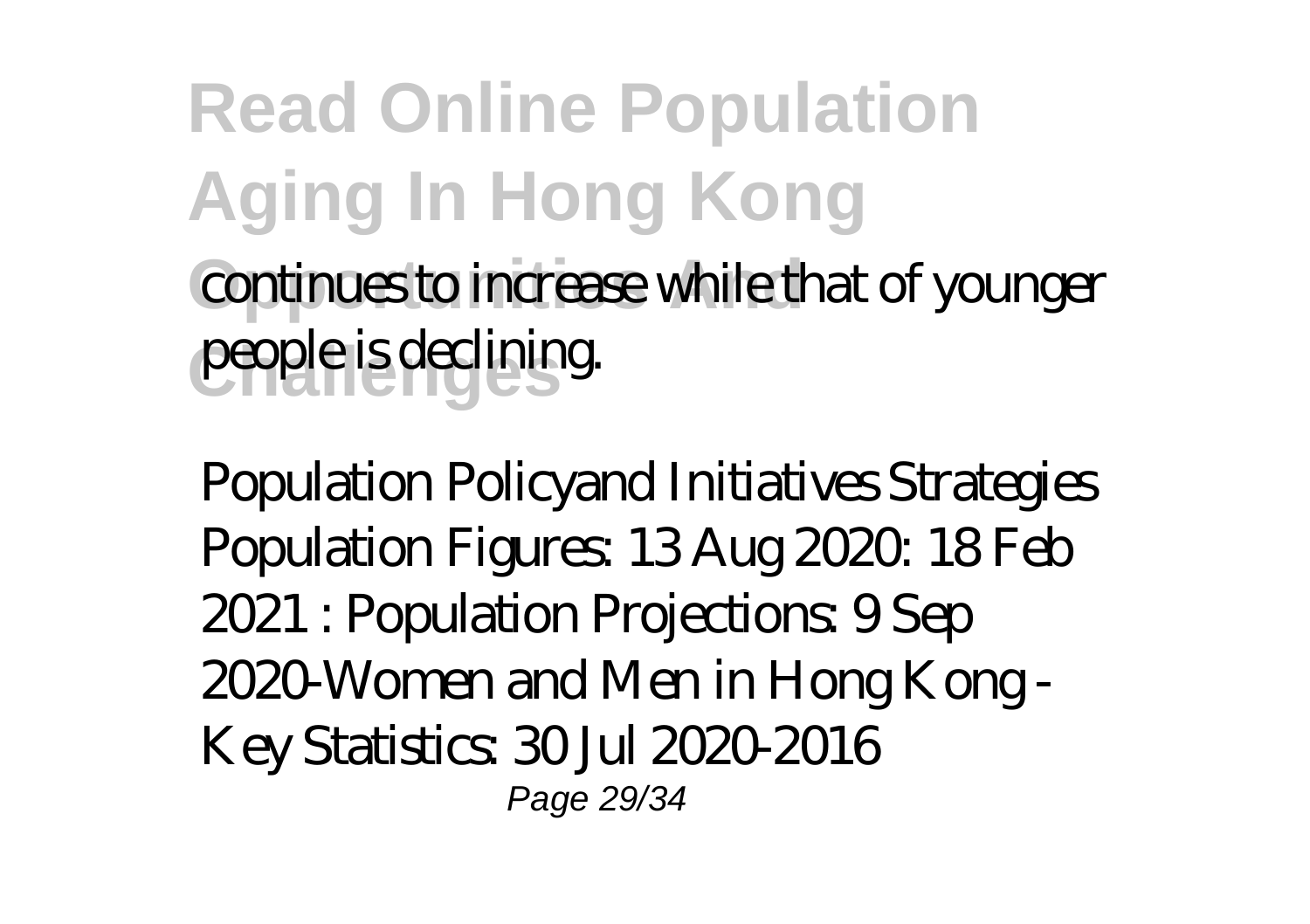**Read Online Population Aging In Hong Kong** Population By-census data: 9 Mar **Challenges** 2018-Demographic Trends in Hong Kong: 28 Dec 2017-2016 Population Bycensus activities: 27 Feb 2017-

Population - Overview | Census and Statistics Department Tel: (852) 3903 6943. Fax.: (852) 2716 Page 30/34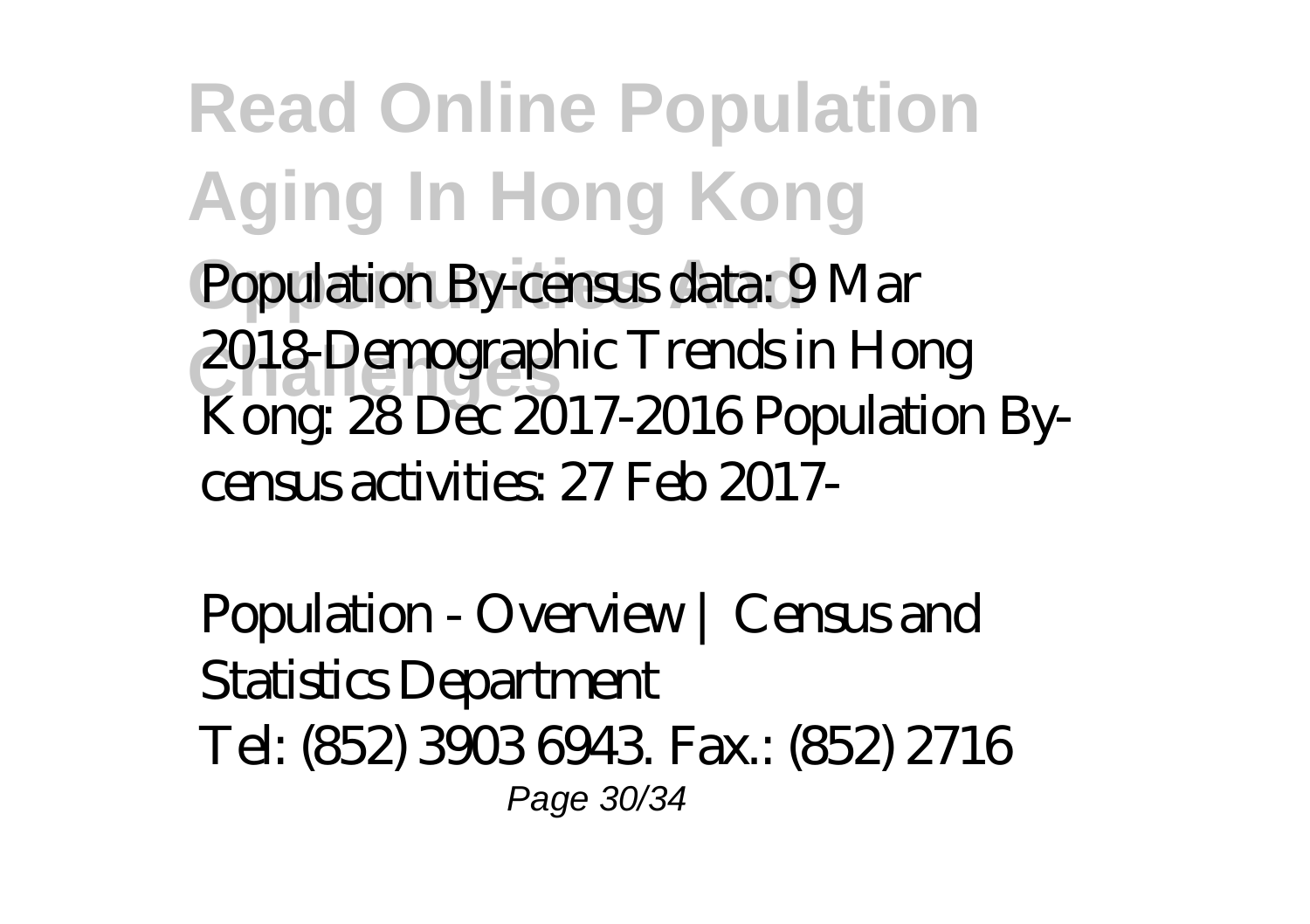**Read Online Population Aging In Hong Kong O231. Email: population@censtatd.gov.hk. Challenges** Abstract. : This publication presents a new set of population projections covering the period from 2020 to 2069, using the mid-2019 population as the base. The updated set of projections has made use of the most up-to-date information on fertility, mortality and movement patterns Page 31/34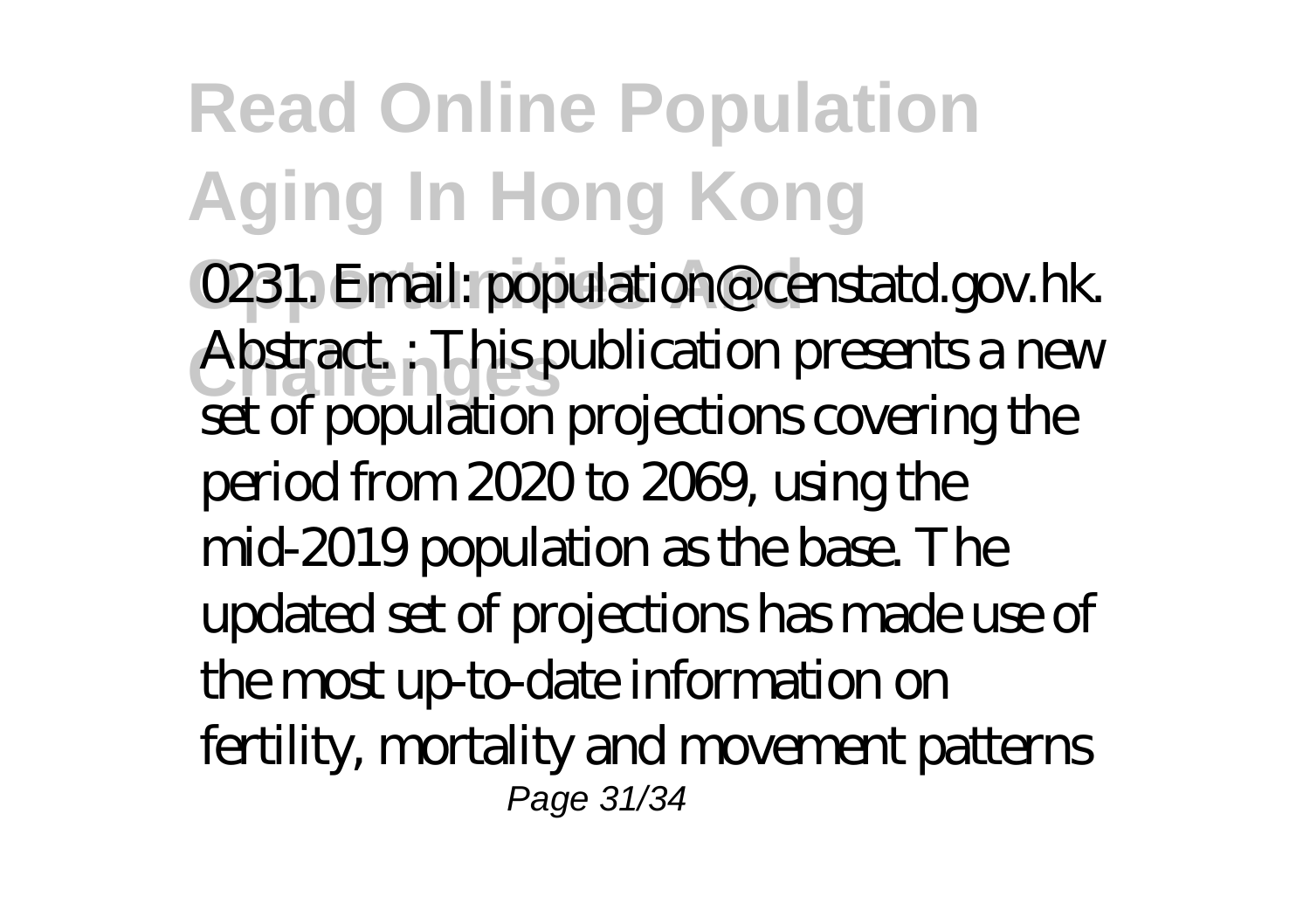**Read Online Population Aging In Hong Kong** of the population, which has emerged since the last set of population projections was produced.

Hong Kong Population Projections | Census and Statistics...

Population in Hong Kong is expected to reach 7.62 Million by the end of 2020, Page 32/34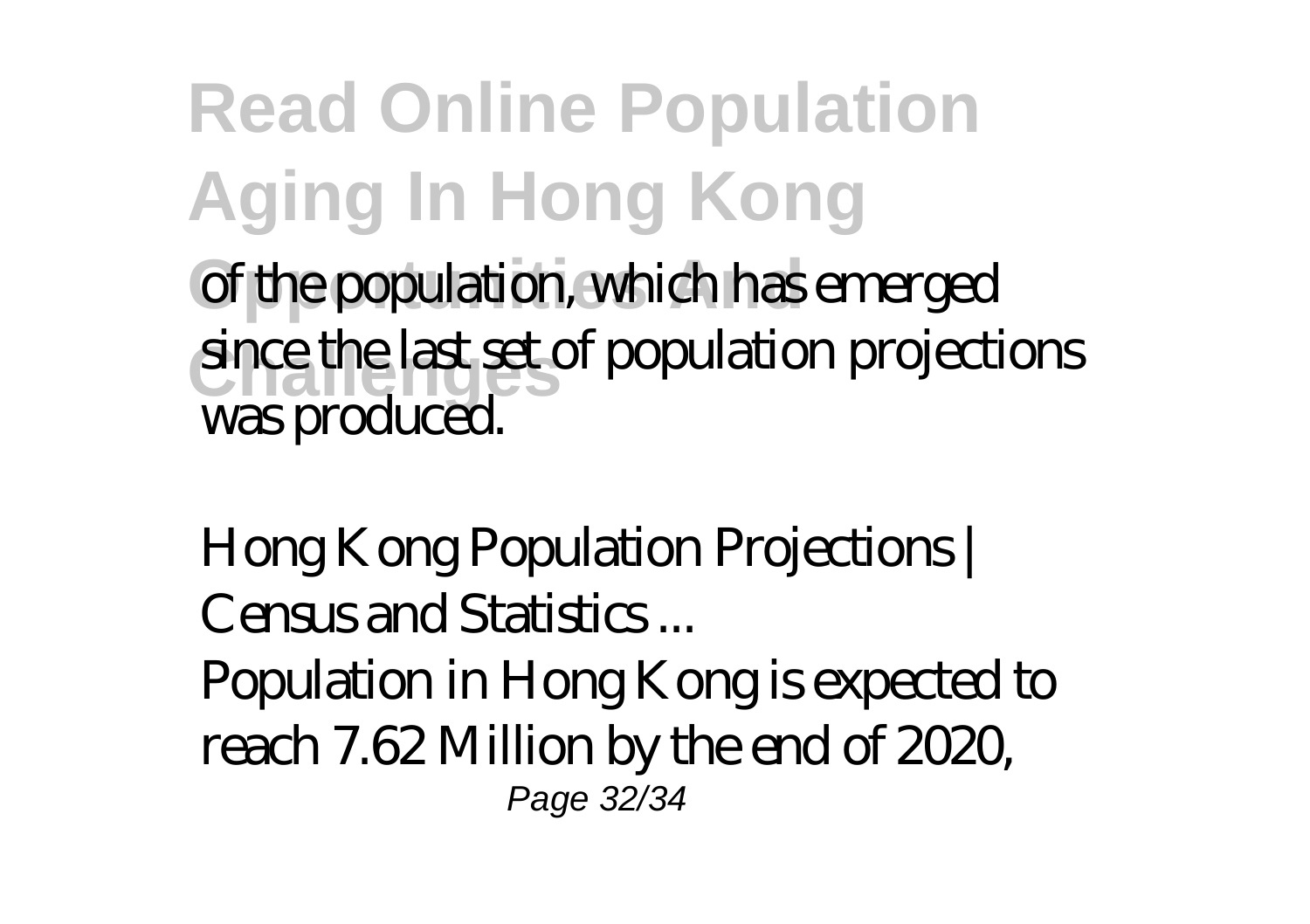**Read Online Population Aging In Hong Kong** according to Trading Economics global macro models and analysts expectations. In the long-term, the Hong Kong Population is projected to trend around 7.69 Million in 2021 and 7.76 Million in 2022, according to our econometric models.